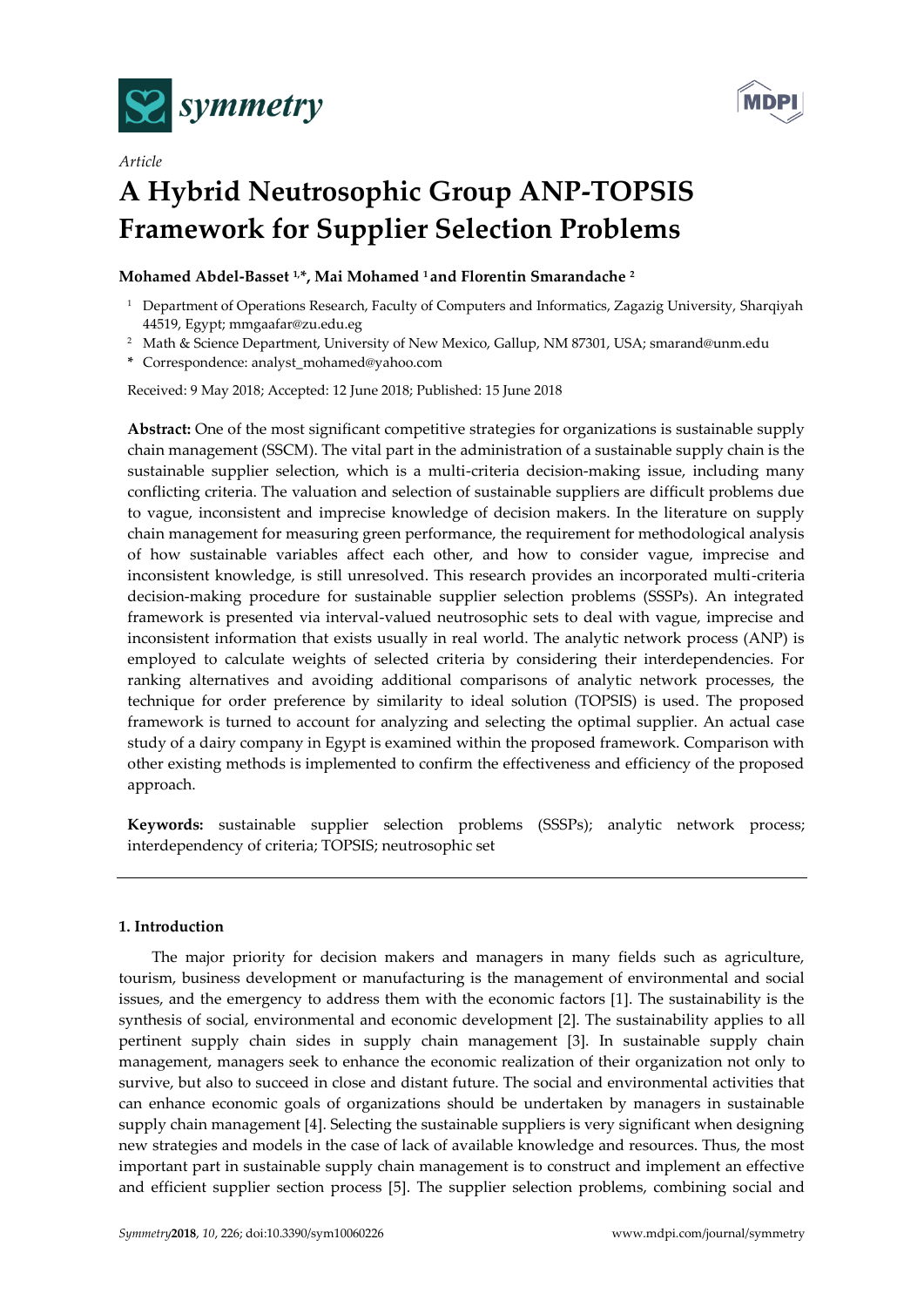environmental factors for estimating and ranking suppliers to select the best, can be regarded as a sustainable supplier selection problems (SSSPs). The selection process of sustainable suppliers involves several conflicting criteria. The evaluation and selection of suppliers is very difficult due to vague, inconsistent and imprecise knowledge of decision makers. In order to deal with vague information, Zadeh introduced the theory of fuzzy sets in 1965 [6]. It is difficult to identify the truthmembership degree of a fuzzy set to a specific value. Therefore, Turksen introduced interval-valued fuzzy sets in 1986 [7]. Because fuzzy set only considers the truth-membership (membership) degree and fails to consider falsity-membership (non-membership) degree, Atanassov introduced intuitionistic fuzzy sets [8]. Moreover, intuitionistic fuzzy sets were expanded to interval-valued intuitionistic fuzzy sets [9]. The intuitionistic fuzzy sets have been exercised to disband multi-criteria decision-making problems [10–12]. The fuzzy and intuitionistic fuzzy sets fail to treat all types of uncertainties such as indeterminacy and inconsistency that exist usually in natural decision-making processes. For instance, when a decision maker gives his/her judgment toward anything, he/she may say that: this statement is 50% correct, 60% false and 20% I am not sure [13]. From this concept, Smarandache suggested the neutrosophic logic, probability and sets [14–16]. In neutrosophy, the indeterminacy degree is independent of truth and falsity degrees [17]. To facilitate the practical side of neutrosophic sets, a single-valued neutrosophic set (SVNS) was presented [13,18]. In real life problems, the statement could not be accurately defined by a certain degree of truth, indeterminacy and falsity, but indicated by various interval values. Therefore, interval neutrosophic set (INS) was conceptualized. The interval neutrosophic set (INS) was introduced by Wang et al. [19]. The authors in [17] used interval-valued neutrosophic set to present multi-criteria decision-making (MCDM) problems using aggregation operators. The neutrosophic linguistic environment was used by Broumi and Smarandache [20] to deal with multi-criteria decision-making problems. Zhang et al. [21] introduced an outranking technique to solve MCDM problems by using an interval-valued neutrosophic set. However, the current literature did not advance the integration of ANP and TOPSIS using INS for solving sustainable supplier selection problems. Consequently, we are the first to use an interval-valued neutrosophic set for representing a group ANP-TOPSIS framework for sustainable supplier selection.

## *1.1. Research Contribution*

Our contribution can be summed up as follows:

- The sustainable supplier selection is a multi-criteria decision-making issue including many conflicting criteria. The valuation and selection of sustainable suppliers is a difficult problem due to vague, inconsistent and imprecise knowledge of decision makers. The literature on supply chain management for measuring green performance, the requirement for methodological analysis of how sustainable variables affect each other and of how to consider vague, imprecise and inconsistent knowledge is somehow inconclusive, but these drawbacks have been treated in our research.
- In most cases, the truth, falsity and indeterminacy degrees cannot be defined precisely in the real selection of sustainable suppliers, but denoted by several possible interval values. Therefore, we presented ANP TOPSIS, and combined them with interval-valued neutrosophic sets to select sustainable suppliers for the first time.
- The integrated framework leads to accurate decisions due to the way it treats uncertainty. The sustainable criteria for selecting suppliers are determined from the cited literature and the features of organizations under analysis. Then, the decision makers gather data and information.
- We select ANP and TOPSIS for solving sustainable supplier selection problems for the following reasons:
	- Since the independent concept of criteria is not constantly right and in actual life, there exist criteria dependent on each other, and we used ANP for precise weighting of criteria.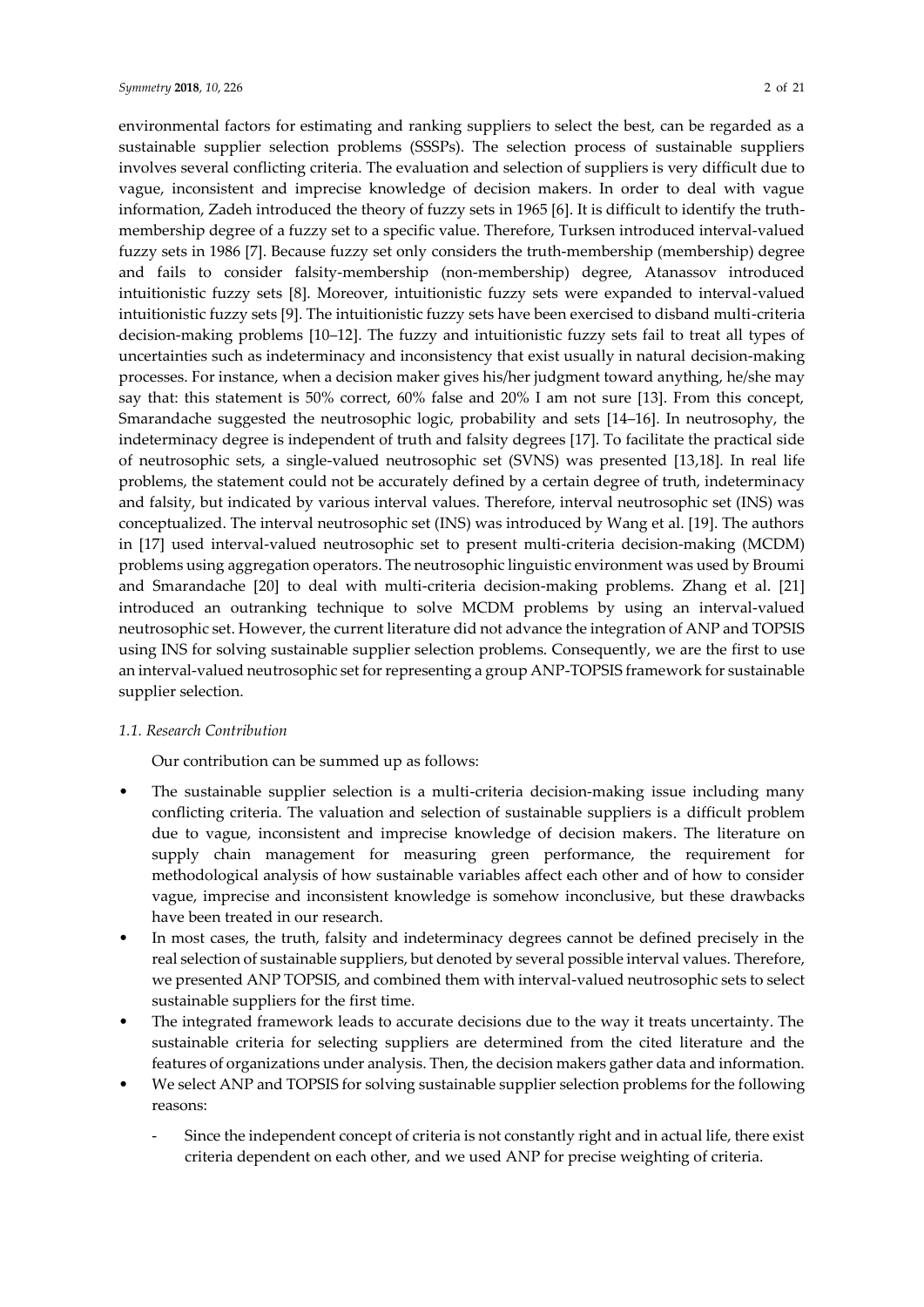- The ANP needs many pairwise comparison matrices based on numerals and interdependence of criteria and alternatives, and, to escape this drawback, the TOPSIS was used to rank alternatives.
- The main problem of sustainable supplier selection problems is how to design and implement a flexible model for evaluating all available suppliers; since it considers the uncertainty that usually exists in real life, our model is the best.
- The proposed framework is used to study the case of a dairy and foodstuff company in Egypt, and can be employed to solve any sustainable supplier selection problem of any other company.
- Comparison with other existing methods, which are popular and attractive, was presented to validate our model.

The plan of this research is as follows: a literature review on the multi-criteria decision-making techniques to disband sustainable supplier selection problems is presented in Section 2. The basic concepts and definitions of interval-valued neutrosophic sets and its operations are discussed in Section 3. The ANP and TOPSIS methods are described in Section 4. The proposed framework for selecting optimal suppliers is presented in Section 5. An actual case study of a dairy and foodstuff company in Egypt is examined in Section 6. The conclusion and future directions are presented in Section 7.

#### **2. Literature Review**

Many research works intensify a supplier selection problem using various MCDM methods. For listing the optimal supplier under environmental factors, Govindan et al. [22] proposed a fuzzy TOPSIS framework. For evaluating sustainable suppliers' performance in a supply chain, Erol et al. [23] validated a multi-criteria setting based on fuzzy multi-attribute utility. The fuzzy inference system, the fuzzy logic and ranking method are used to address the subjectivity of DM estimation.

To handle sustainable supplier selection in a group decision environment, Wen et al. [24] proposed a fuzzy intuitionistic TOPSIS model. To analyze sustainability criteria and select the optimal sustainable supplier, Orji and Wei [25] used fuzzy logic, decision-making trial and evaluation laboratory (DEMATEL) and TOPSIS.

To bridge the gap between numerous existing research works on supplier selection and others who depend on environmental issues, Shaw et al. [26] were the first to employ AHP in fuzzy environment for green supplier selection. The fuzzy ANP and multi-person decision-making schema through imperfect preference relations are used by Buyukozkan and Cifci [27].

The requirements of company stakeholders are translated into multiple criteria for supplier selection by Ho et al. [28] by using a QFD approach. A family group decision-making model was developed by Dursun and Karsak [29] by using a QFD method to determine the characteristics that a product must hold to achieve customer needs and construct the assessment criteria for suppliers. A two-stage structure including data envelopment analysis (DEA) and rough set theory was proposed by Bai and Sarkis [30] to determine and evaluate relative performance of suppliers.

To rank sustainable suppliers, Kumar et al. [31] proposed a unified green DEA model. A fuzzy DEA model was used by Azadi et al. [32] to measure the efficiency, effectiveness and productivity of sustainable suppliers. To optimize supplier selection processes, numerous models have been integrated. The integrated analytic frameworks were combined through the recent research: ANP and/or AHP integrated with QFD by many researchers [33–38]. The DEMATEL was integrated with fuzzy ANP and TOPSIS as in [39]. Kumaraswamy et al. [40] integrated QFD with TOPSIS.

The integration of a fuzzy Delphi approach, ANP and TOPSIS were proposed by Chung et al. [41] for supplier selection. A review of multi-attribute decision-making techniques for evaluating and selecting suppliers in fuzzy environment is presented in [42]. In addition, the ANP was integrated with intuitionistic fuzzy TOPSIS by Rouyendegh [43] for selecting an optimal supplier. Tavana et al. [44] integrated ANP with QFD for sustainable supplier selection.

A neutrosophic group decision-making technique based on TOPSIS was proposed by Şahin and Yiğider for a supplier selection problem [45]. A hybrid multi-criteria group decision-making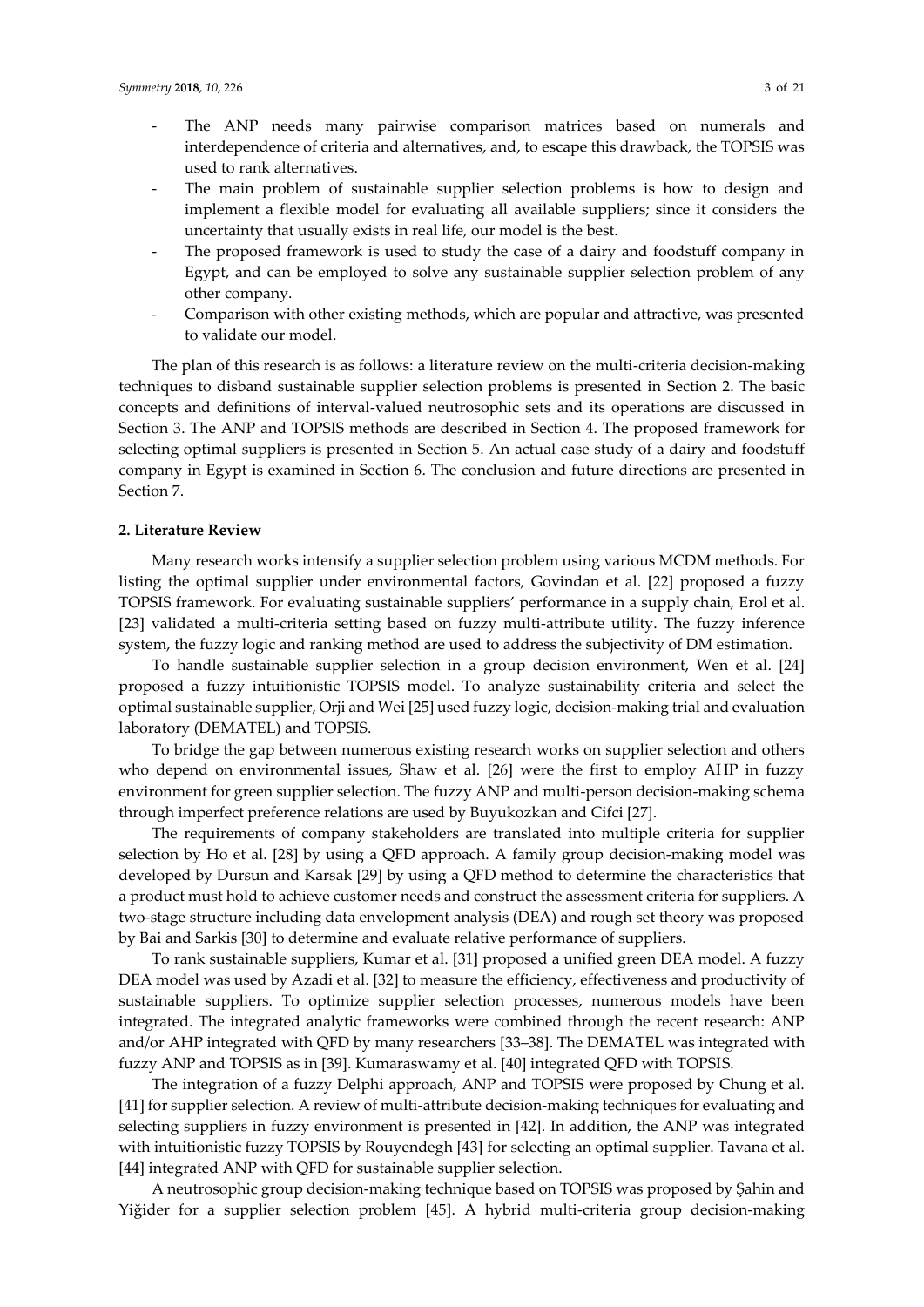technique based on interval-valued neutrosophic sets was proposed by Reddy et al. [46] for lean supplier selection. An extended version of EDAS using an interval valued neutrosophic set for a supplier selection problem is presented in [47]. A quality function deployment technique for supplier selection and evaluation based on an interval neutrosophic set is presented in [48]. To develop supplier selection criteria, the DEMATEL technique is presented in neutrosophic environment, as in [49].

The main criteria for supplier selection problems have been identified in many studies. The economic factors, which were considered in traditional supplier selection methods, are as follows:

- Cost,
- Quality,
- Flexibility,
- Technology capability.

There exist environmental factors for sustainable supplier selection as follows:

- Defilement production,
- Resource exhaustion,
- Eco-design and environmental administration.

The critical aspects of selecting green sustainable factors of supply chain design were provided by Dey and Ho [38] in a review of the recent research development.

# **3. Preliminaries**

The significant definitions of interval-valued neutrosophic sets and its operations are presented in this section.

# *3.1. Interval-Valued Neutrosophic Sets (INS)*

The interval-valued neutrosophic set V in X is described by truth  $T_v(x)$ , indeterminacy  $I_v(x)$ and falsity  $F_V(x)$  membership degrees for each  $x \in X$ . Here,  $T_V(x) = [T_V^L(x), T_V^U(x) \subseteq [0, 1]]$ ,  $I_V(x) = [I_V^L(x), I_V^U(x)] \subseteq [0, 1]]$  and  $F_V(x) = [F_V^L(x), F_V^U(x)] \subseteq [0, 1]]$ . Then, we can write interval-valued neutrosophic set as  $V = \left[T_V^L(x), T_V^U(x)\right], \left[I_V^L(x), I_V^U(x)\right], \left[F_V^L(x), F_V^U(x)\right] > .$ 

The INS is a neutrosophic set.

# *3.2. The Related Operations of Interval-Valued Neutrosophic Sets*

• Addition

Let  $A_1, A_2$  be two INSs, where

 $A_1 = \langle \left[T_{A_1}^L, T_{A_1}^U\right], \left[I_{A_1}^L, I_{A_1}^U\right], \left[F_{A_1}^L, F_{A_1}^U\right] \rangle$ ,  $A_2 = \langle \left[T_{A_2}^L, T_{A_2}^U\right], \left[I_{A_2}^L, I_{A_1}^U\right], \left[F_{A_2}^L, F_{A_2}^U\right] \rangle$  then  $A_1 + A_2 = \langle$  $\left[T_{A_1}^L + T_{A_2}^L - T_{A_1}^L T_{A_2}^L, T_{A_1}^U + T_{A_2}^U - T_{A_1}^U T_{A_2}^U\right]$ ,  $\left[I_{A_1}^L I_{A_2}^L, I_{A_1}^U I_{A_2}^U\right]$ ,  $\left[F_{A_1}^L F_{A_2}^L, F_{A_1}^U F_{A_2}^U\right]$  >.

• Subset

$$
A_1 \subseteq A_2
$$
 if and only if  $T_{A_1}^L \subseteq T_{A_2}^L$ ,  $T_{A_1}^U \subseteq T_{A_2}^U$ ;  $I_{A_1}^L \ge I_{A_2}^L$ ,  $I_{A_1}^U \ge I_{A_2}^U$ ;  $F_{A_1}^L \ge F_{A_2}^L$ ,  $F_{A_1}^U \ge F_{A_2}^U$ .

**Equality** 

 $A_1 = A_2$  if and only if  $A_1 \subseteq A_2$  and  $A_2 \subseteq A_1$ .

• Complement

Let  $V = \left[T_V^L(x), T_V^U(x)\right], \left[I_V^L(x), I_V^U(x)\right], \left[F_V^L(x), F_V^U(x)\right] >$ , then  $V^c = \langle [F_V^L(x), F_V^U(x)], [1 - I_V^U(x), 1 - I_V^L(x)], [T_V^L(x), T_V^U(x)] \rangle.$ 

**Multiplication** 

 $A_1 \times A_2 = \langle \left[T_{A_1}^L T_{A_2}^L, T_{A_1}^U T_{A_2}^U\right], \left[I_{A_1}^L + I_{A_2}^L - I_{A_1}^L I_{A_2}^L, I_{A_1}^U + I_{A_2}^U - I_{A_1}^U I_{A_2}^U\right],$  $\left[F_{A_1}^L + F_{A_2}^L - F_{A_1}^L F_{A_2}^L, F_{A_1}^U + F_{A_2}^U - F_{A_1}^U F_{A_2}^U\right] >$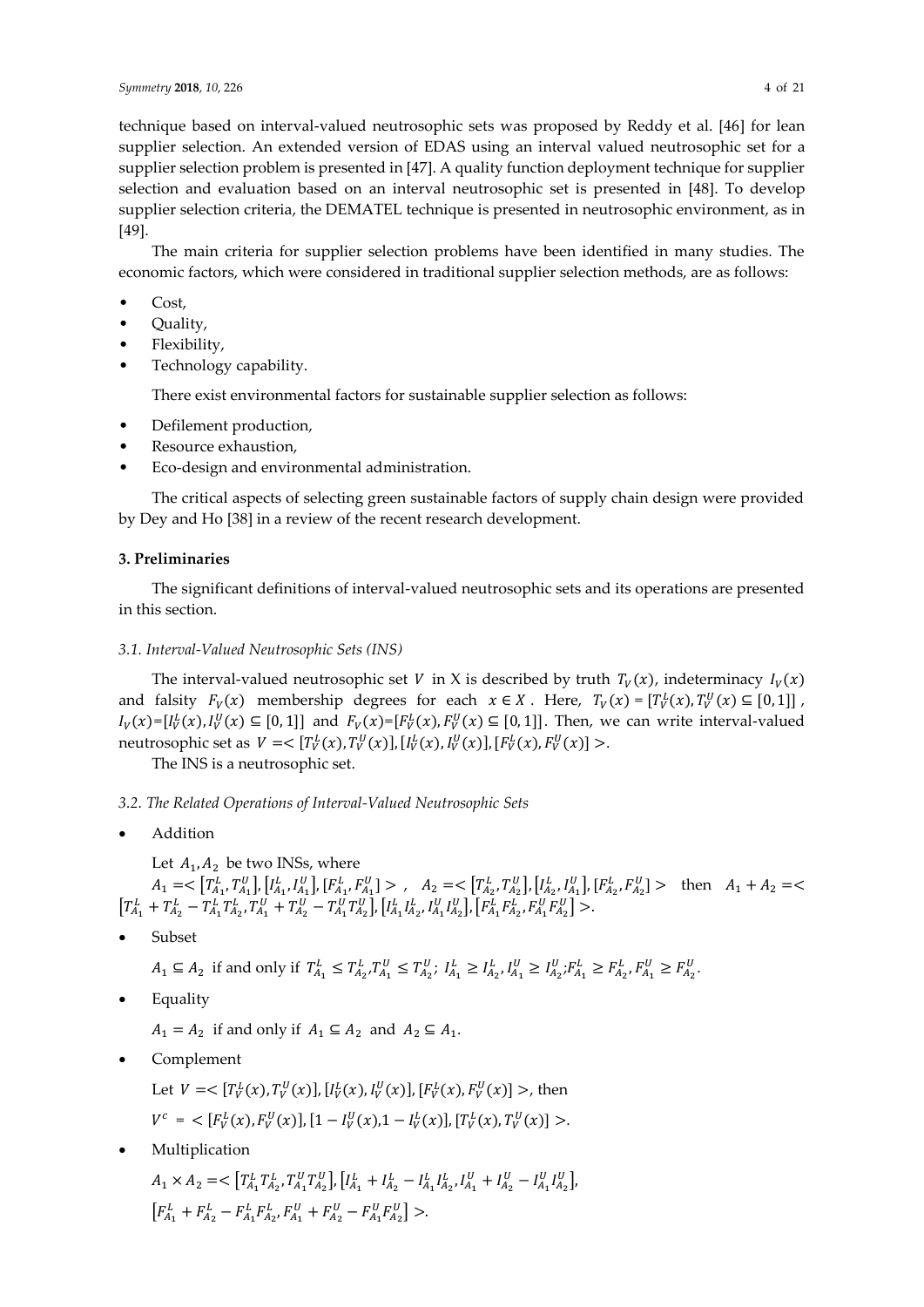**Subtraction** 

$$
A_1 - A_2 = \langle \left[T_{A_1}^L - F_{A_2}^U, T_{A_1}^U - F_{A_2}^L\right], \left[\max\left(I_{A_1}^L, I_{A_2}^U\right), \max\left(I_{A_1}^U, I_{A_2}^U\right)\right], \left[F_{A_1}^L - T_{A_2}^U, F_{A_1}^U - T_{A_2}^L\right] \rangle.
$$

• Multiplication by a constant value

$$
\lambda A_1 = \langle \left[1 - \left(1 - T_{A_1}^L\right)^{\lambda}, 1 - \left(1 - T_{A_1}^U\right)^{\lambda} \right], \left[\left(I_{A_1}^L\right)^{\lambda}, \left(I_{A_1}^U\right)^{\lambda}\right], \left[\left(F_{A_1}^L\right)^{\lambda}, \left(F_{A_1}^U\right)^{\lambda}\right] \rangle,
$$

where  $\lambda > 0$ .

• Addition

Let  $A_1$ ,  $A_2$ two INSs where

 $A_1 = \langle \left[T_{A_1}^L, T_{A_1}^U\right], \left[I_{A_1}^L, I_{A_1}^U\right], \left[F_{A_1}^L, F_{A_1}^U\right] \rangle$ ,  $A_2 = \langle \left[T_{A_2}^L, T_{A_2}^U\right], \left[I_{A_2}^L, I_{A_1}^U\right], \left[F_{A_2}^L, F_{A_2}^U\right] \rangle$  then  $A_1 + A_2 = \langle$  $\left[T_{A_1}^L + T_{A_2}^L - T_{A_1}^L T_{A_2}^L, T_{A_1}^U + T_{A_2}^U - T_{A_1}^U T_{A_2}^U\right]$ ,  $\left[I_{A_1}^L I_{A_2}^L, I_{A_1}^U I_{A_2}^U\right]$ ,  $\left[F_{A_1}^L F_{A_2}^L, F_{A_1}^U F_{A_2}^U\right]$  >.

• Subset

 $A_1 \subseteq A_2$  if and only if  $T_{A_1}^L \subseteq T_{A_2}^L, T_{A_1}^U \subseteq T_{A_2}^U$ ;  $I_{A_1}^L \geq I_{A_2}^L, I_{A_1}^U \geq I_{A_2}^U$ ;  $F_{A_1}^L \geq F_{A_2}^L, F_{A_1}^U \geq F_{A_2}^U$ .

• Equality

 $A_1 = A_2$  if and only if  $A_1 \subseteq A_2$  and  $A_2 \subseteq A_1$ .

• Complement

Let  $V = \left[T_V^L(x), T_V^U(x)\right], \left[I_V^L(x), I_V^U(x)\right], \left[F_V^L(x), F_V^U(x)\right] >$ , then  $V^c = \langle [F_V^L(x), F_V^U(x)], [1 - I_V^U(x), 1 - I_V^L(x)], [T_V^L(x), T_V^U(x)] \rangle$ .

• Multiplication

 $A_1 \times A_2 = \lt [T_{A_1}^L T_{A_2}^L, T_{A_1}^U T_{A_2}^U], \left[I_{A_1}^L + I_{A_2}^L - I_{A_1}^L I_{A_2}^L, I_{A_1}^U + I_{A_2}^U - I_{A_1}^U I_{A_2}^U\right], \left[F_{A_1}^L + F_{A_2}^L - F_{A_1}^L F_{A_2}^L, F_{A_1}^U + F_{A_2}^U - I_{A_1}^U I_{A_2}^U\right],$  $F_{A_1}^U F_{A_2}^U$  >.

**Subtraction** 

$$
A_1 - A_2 = \langle \left[T_{A_1}^L - F_{A_2}^U, T_{A_1}^U - F_{A_2}^L\right], \left[\max\left(I_{A_1}^L, I_{A_2}^U\right), \max\left(I_{A_1}^U, I_{A_2}^U\right)\right], \left[F_{A_1}^L - T_{A_2}^U, F_{A_1}^U - T_{A_2}^L\right] \rangle.
$$

• Multiplication by a constant value

$$
\lambda A_1 = \langle \left[1 - \left(1 - T_{A_1}^L\right)^{\lambda}, 1 - \left(1 - T_{A_1}^U\right)^{\lambda} \right], \left[\left(I_{A_1}^L\right)^{\lambda}, \left(I_{A_1}^U\right)^{\lambda}\right], \left[\left(F_{A_1}^L\right)^{\lambda}, \left(F_{A_1}^U\right)^{\lambda}\right] > \text{, where } \lambda > 0.
$$

## *3.3. Weighted Average for Interval-Valued Neutrosophic Numbers (INN)*

Let  $y_j = \langle [T_j^L, T_j^U], [I_j^L, I_j^U], [F_j^L, F_j^U] \rangle$  be a group of interval-valued neutrosophic numbers,  $j =$  $1, 2, ..., n$  is the number of decision makers. The weighted arithmetic average of interval-valued neutrosophic number

INNWAA 
$$
(y_1, y_2, ..., y_n) = \sum_{k=1}^{n} w_k y_j =
$$
  
\n
$$
< \left[1 - \prod_{n} \prod_{k=1}^{n} (1 - T_j^L)^{w_k}, 1 - \prod_{k=1}^{n} (1 - T_j^L)^{w_k}\right]
$$
\n
$$
- T_j^U)^{w_k} \left[ \prod_{k=1}^{n} {n \choose k} \prod_{k=1}^{n} (I_j^U)^{w_k} \right], \left[ \prod_{k=1}^{n} (F_j^L)^{w_k}, \prod_{k=1}^{n} (F_j^U)^{w_k} \right] >
$$
\n(1)

where  $w_k$  is the decision maker's weight vector.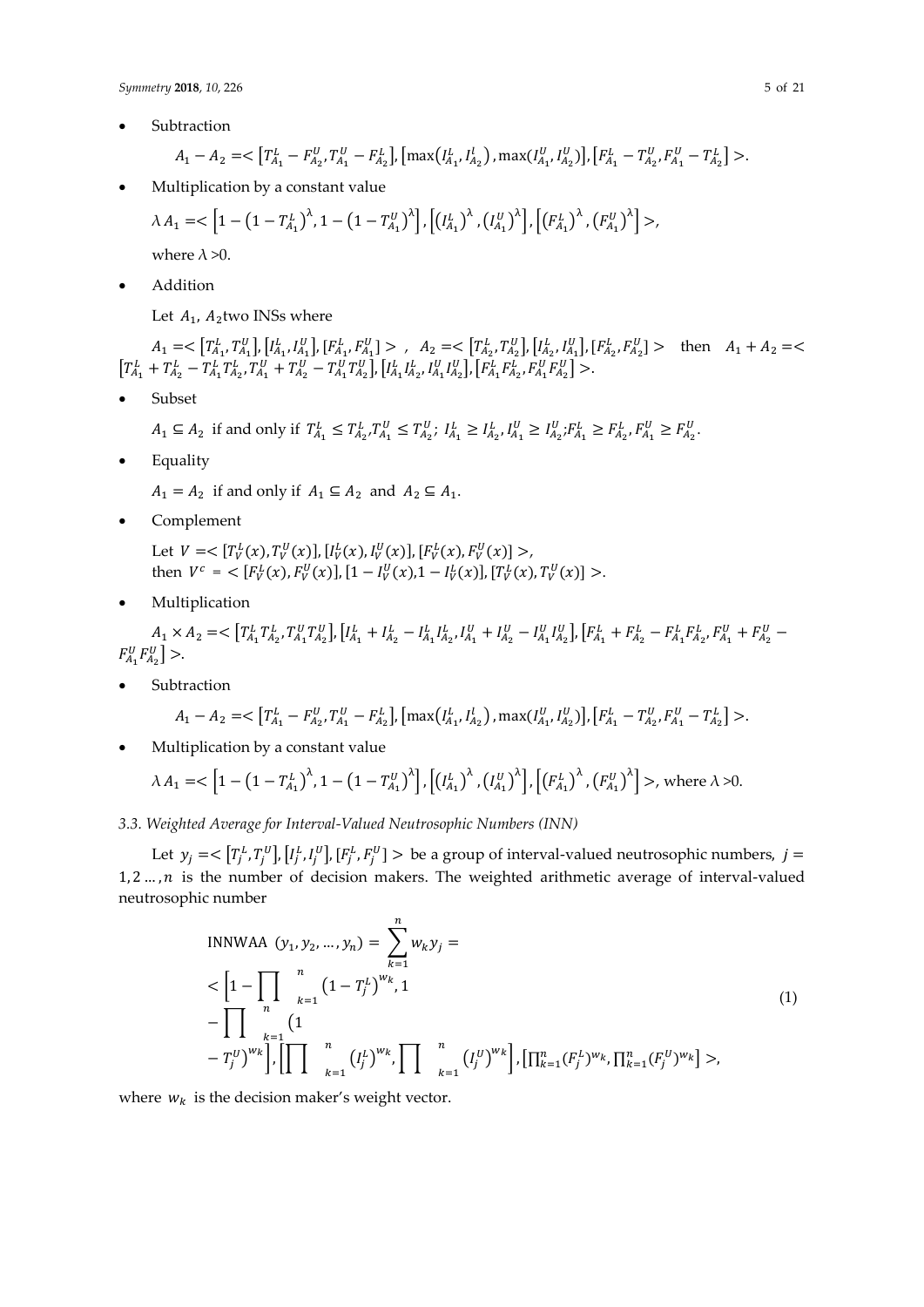$$
\langle \left[1 - \prod_{k=1}^{n} (1 - T_j^L)^{w_k}, 1 - \prod_{k=1}^{n} (1 - T_j^L)^{w_k}, 1 - \prod_{k=1}^{n} (1 - T_j^L)^{w_k} \right], \left[\prod_{k=1}^{n} (F_j^L)^{w_k}, \prod_{k=1}^{n} (F_j^L)^{w_k}\right] > \qquad (1), \text{ where } w_k \text{ is}
$$

the decision maker's weight vector.

#### *3.4. INS Deneutrosophication Function*

The deneutrosophication function converts each interval-valued neutrosophic number into crisp number. Let  $A = \langle [T_A^L, T_A^U], [I_A^L, I_A^U], [F_A^L, F_A^U] \rangle$  be an interval-valued neutrosophic number, then the deneutrosophication function  $D(A)$  will be defined by

$$
D(A) = 10^{(\frac{2 + (T_A^L + T_A^U) - 2(I_A^L + I_A^U) - (F_A^L F_A^U)}{4})}.
$$
\n<sup>(2)</sup>

## **1.2 Ranking Method for Interval-Valued Neutrosophic Numbers**

Let  $A_1, A_2$  be interval-valued neutrosophic numbers, then,

- if  $D(A_1)$  greater than  $D(A_2)$ , then  $A_1 > A_2$ ;
- if  $D(A_1)$  less than  $D(A_2)$ , then  $A_1 < A_2$ ;
- if  $D(A_1)$  equals  $D(A_2)$ , then  $A_1 = A_2$ .

#### **4. The ANP and TOPSIS Methods**

In this section, we present an overview of the two techniques used in our proposed research.

#### *4.1. The Analytic Network Process (ANP)*

The ANP is a development of analytic hierarchy process (AHP), and it was advanced by Saaty in 1996 for considering dependency and feedback among decision-making problem's elements. The ANP structures the problem as a network, not as hierarchies as with the AHP. In the analytic hierarchy process, it is assumed that the alternatives depend on criteria and criteria depend on goal. Therefore, in AHP, the criteria do not depend on alternatives, criteria do not affect (depend on) each other, and alternatives do not depend on each other. Nevertheless, in the analytic network process, the dependencies between decision-making elements are allowed. The differences between ANP and AHP are presented with the structural graph in Figure 1. The upper side of Figure 1 shows the hierarchy of AHP in which elements from the lower level have an influence on the higher level or, in other words, the upper level depends on the lower level. However, in the lower side of Figure 1, which shows the network model of ANP, we have a cluster network, and there exists some dependencies between them. The dependencies may be inner-dependencies when the cluster influence itself or may be outer-dependencies when cluster depends on another one. The complex decision-making problem in real life may contain dependencies between problem's elements, but AHP does not consider them, so it may lead to less optimal decisions, and ANP is more appropriate.

The general steps of ANP [50]:

- 1. The decision-making problem should be structured as a network that consists of a main objective, criteria for achieving this objective and can be divided to sub-criteria, and finally all available alternatives. The feedback among network elements should be considered here.
- 2. To calculate criteria's and alternatives' weights, the comparisons matrices should be constructed utilizing the 1–9 scale of Saaty. After then, we should check the consistency ratio of these matrices, and it must be  $\leq 0.1$  for each comparison matrix. The comparison matrix's eigenvector should be calculated after that by summing up the columns of comparison matrix. A new matrix is constructed by dividing each value in a column by the summation of that column, and then taking the average of new matrix rows. For more information, see [51]. The ANP comparison matrices may be constructed for comparing: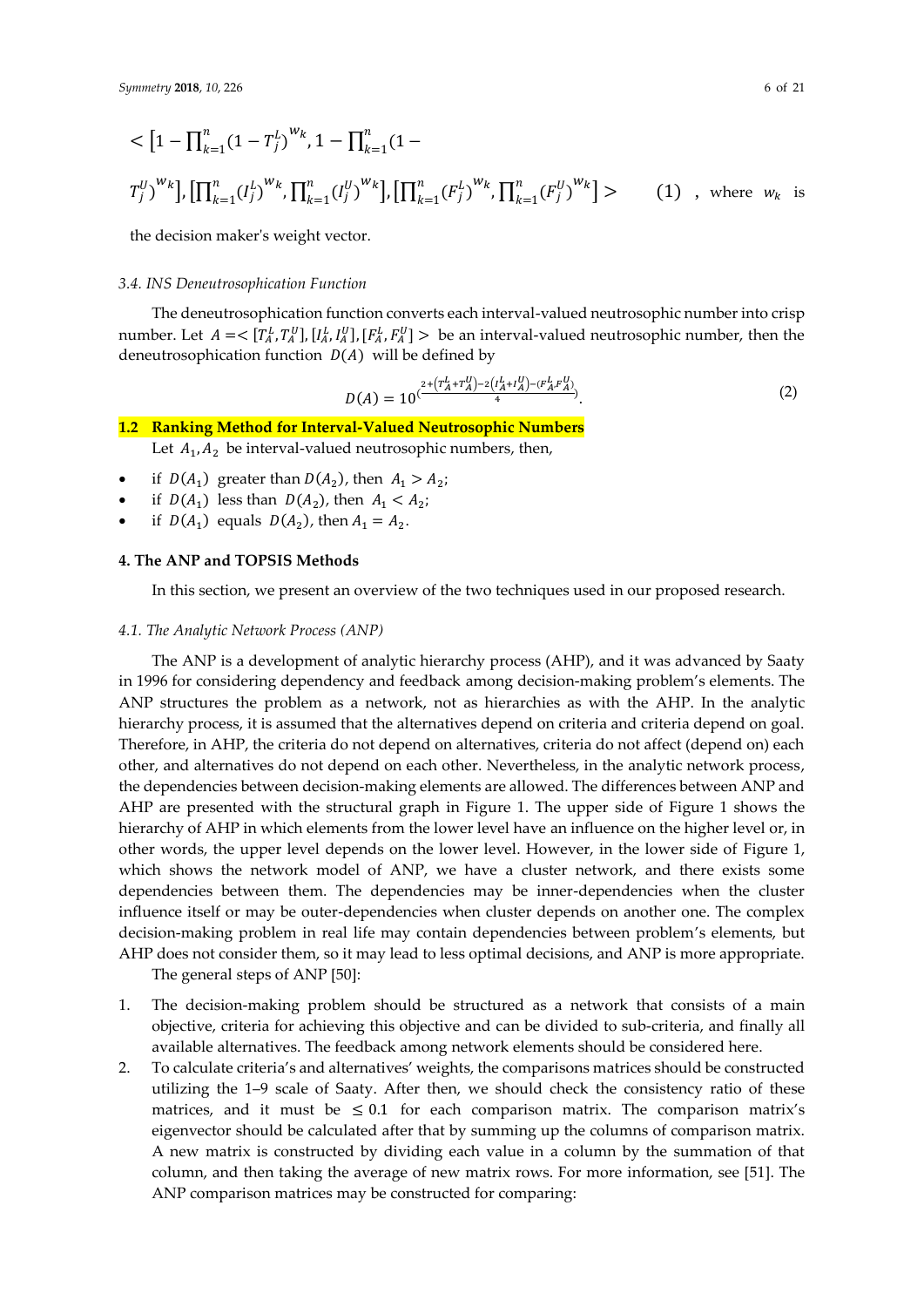- Criteria with respect to goal,
- Sub-criteria with respect to criterion from the same cluster,
- Alternatives with respect to each criterion,
- Criteria that belong to the same cluster with respect to each alternative.
- 3. Use the eigenvectors calculated in the previous step for constructing the super-matrix columns. For obtaining a weighted super-matrix, a normalization process must be established. Then, raise the weighted matrix to a larger power until the raw values will be equal to each column values of super-matrix for obtaining the limiting matrix.
- 4 Finally, choose the best alternative by depending on weight values.



(a) The AHP hierarchy.



(b) The ANP network.

**Figure 1.** The structural difference between hierarchy and network model.

## *4.2. The TOPSIS Technique*

The technique for order preference by similarity to ideal solution (TOPSIS) is proposed by Hwang and Yoon for aiding decision makers in determining positive  $(A^+)$  and negative  $(A^-)$  ideal solutions [52]. The chosen alternative is the one with the least distance from the positive ideal solution and the greatest distance from the negative ideal solution. The TOPSIS steps summarized as follows:

- 1. The decision makers should construct the evaluation matrix that consists of  $m$  alternatives and *n* criteria. The intersection of each alternative and criterion is denoted as  $x_{i,i}$ , and then we have  $(x_{ij})_{m*n}$  matrix.
- 2. Use the following equation for obtaining the normalized evaluation matrix:

$$
r_{ij} = \frac{x_{ij}}{\sqrt{\sum_{i=1}^{m} x_{ij}^2}}; \ i = 1, 2, ..., m; \ j = 1, 2, ..., n.
$$
 (3)

3. Structure the weighted matrix through multiplying criteria's weights  $w_j$ , by the normalized decision matrix  $r_{ij}$  as follows: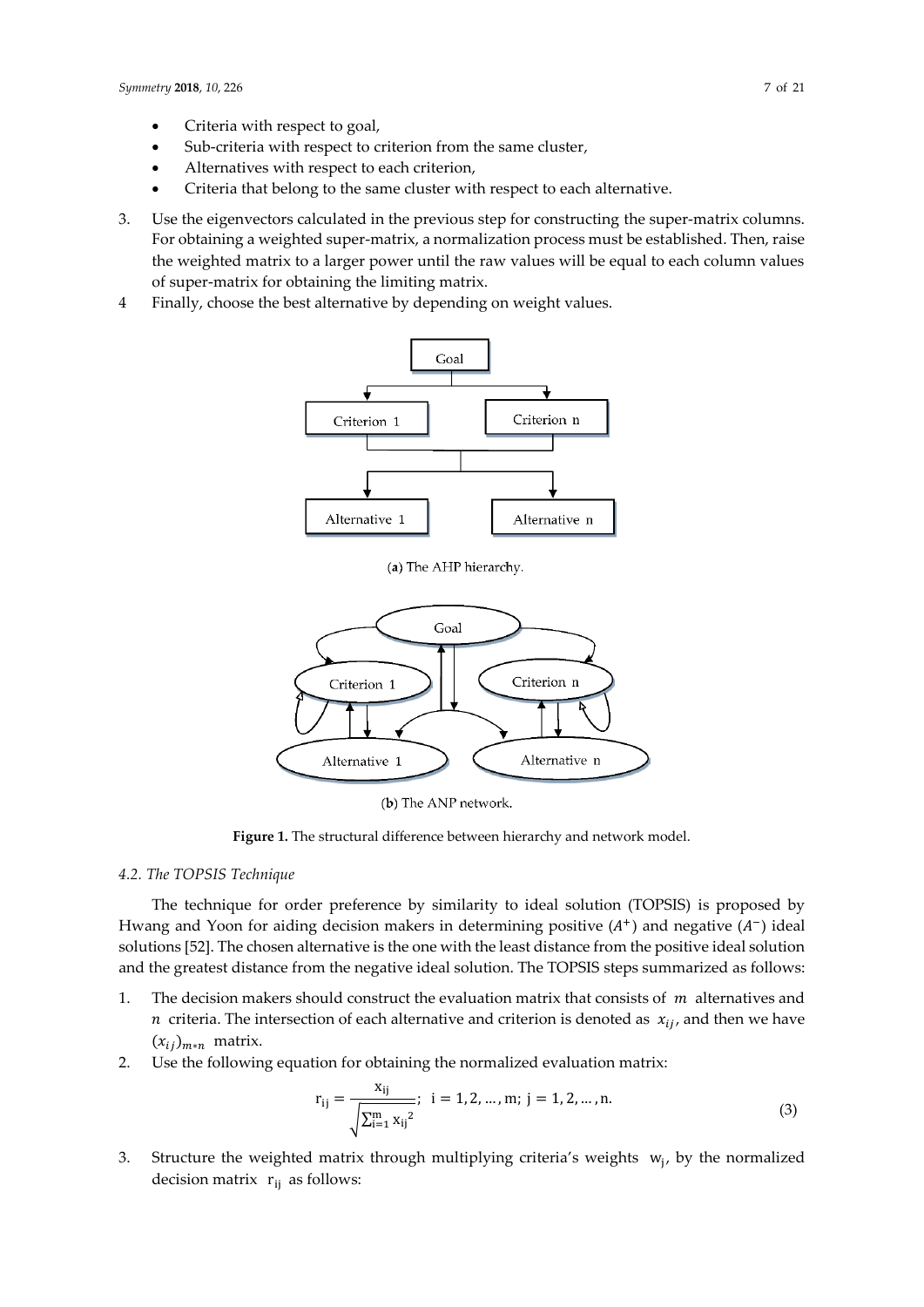$$
v_{ij} = w_j \times r_{ij}.
$$
 (4)

4. Calculate the positive  $A^+$  and negative ideal solution  $A^-$  using the following:

$$
A^{+} = \{ \langle \max(v_{ij} | i = 1, 2, ..., m) | j \in J^{+} \rangle, \langle \min(v_{ij} | i = 1, 2, ..., m) | j \in J^{-} \},
$$
 (5)

$$
A^{-} = \{ \langle \min(v_{ij} | i = 1, 2, ..., m) | j \in J^{+} \rangle, \langle \max(v_{ij} | i = 1, 2, ..., m) | j \in J^{-} \},
$$
(6)

where  $J^+$  associated with the criteria that have a beneficial influence and  $J^-$  associated with the criteria that have a non-beneficial influence.

5. Calculate the Euclidean distance among positive  $(d_i^+)$  and negative ideal solution  $(d_i^-)$  as follows:

$$
d_i^+ = \sqrt{\sum_{j=1}^n (v_{ij} - v_j^+)^2} \quad i = 1, 2, ..., m,
$$
 (7)

$$
d_i^- = \sqrt{\sum_{j=1}^n (v_{ij} - v_j^-)^2} \quad i = 1, 2, ..., m. \tag{8}
$$

- 6. Calculate the relative closeness to the ideal solution and make the final ranking of alternatives  $c_i = \frac{d_i^-}{d_{i^+}\ddot{x}_i}$  $\frac{u_i}{a_i^+ + a_i^-}$  for  $i = 1, 2, ..., m$ , and based on the largest  $c_i$  value, begin to rank alternatives. (9)
- 7. According to your rank of alternatives, take your final decision.

# **5. The Proposed Framework**

The steps of the proposed interval-valued neutrosophic ANP-TOPSIS framework are presented with details in this section.

The proposed framework consists of four phases, which contains a number of steps as follows:

**Phase 1:** For better understanding of a complex problem, we must firstly breakdown it.

- Step 1.1. Select a group of experts to share in making decisions. If we select  $n$  experts, then we have the panel =  $[e_1, e_2,..., e_n]$ .
- Step 1.2. Use the literature review to determine problem's criteria and ask experts for confirming these criteria.
- Step 1.3. Determine the alternatives of the problem.
- Step 1.4. Begin to structure the hierarchy of the problem.

In an analytic hierarchy process, it is assumed that the alternatives depend on criteria, criteria affects goal, and in real complex problems, there likely is a dependency between a problem's elements. In order to overcome this drawback of AHP, we utilized ANP for solving the problem. Figure 2 presents a sample of an ANP network.

**Phase 2:** Calculate the weight of problem's elements as follows:

Step 2.1. The interval-valued comparison matrices should be constructed according to each expert and then aggregate experts' matrices by using Equation (1).

In this step, we compare criteria according to overall goals, sub-criteria according to criteria, and alternatives according to criteria. In addition, the interdependencies among problem's elements must be pair-wisely compared. The 9-point scale of Saaty [53] was used to represent comparisons in traditional ANP.

In our research, we used the interval-valued neutrosophic numbers for clarifying pair-wise comparisons as presented in Table 1, and these values returned to authors' opinions. When comparing alternative 1 with alternative 2, and the first alternative was "Very strongly significant" than second one, then the truth degree is high and indeterminacy degree is very small because the term "Very strongly important" means that the decision makers are very confident of comparison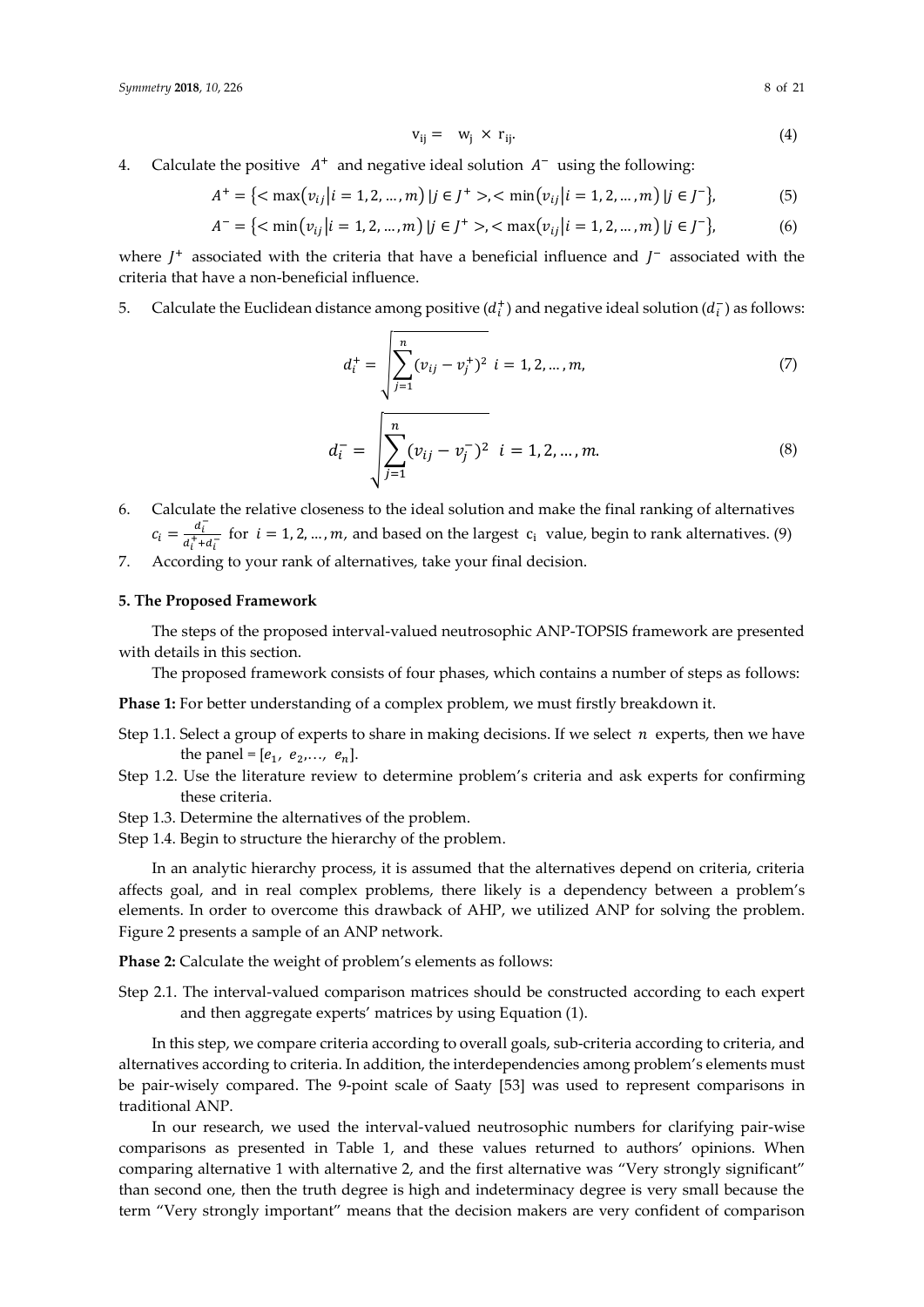results in a large percentage. Therefore, we represented this linguistic term using intervalneutrosophic number equals ([0.8, 0.9], [0.0, 0.1], [0.0, 0.1]), as it appears in Table 1. All other values in Table 1 were scaled with the same approach.

- Step 2.2. Use the de-neutrosophication function for transforming the interval-valued neutrosophic numbers to crisp numbers as in Equation (2).
- Step 2.3. Use super decision software, which is available here (http://www.superdecisions.com/ downloads/) to check the consistency of comparison matrices.
- Step 2.4. Calculate the eigenvectors for determining weight that will be used in building a supermatrix.
- Step 2.5. The super-matrix of interdependencies should be constructed after then.
- Step 2.6. Multiply the local weight, which was obtained from experts' comparison matrices of criteria according to goal, by the weight of interdependence matrix of criteria for calculating global weight of criteria. In addition, calculate the global weights of sub-criteria by multiplying its local weight by the inner interdependent weight of the criterion to which it belongs.



**Table 1.** The interval-valued neutrosophic scale for comparison matrix.

**Figure 2.** An example of ANP interdependencies.

**Phase 3:** Rank alternatives of problems.

- Step 3.1. Make the evaluation matrix, and then a normalization process must be performed for obtaining the normalized evaluation matrix using Equation (3).
- Step 3.2. Multiply criteria's weights, which was obtained from ANP by the normalized evaluation matrix as in Equation (4) to construct the weighted matrix.
- Step 3.4. Determine positive and negative ideal solutions using Equations (5) and (6).
- Step 3.5. Calculate the Euclidean distance between positive solution  $(d_i^+)$  and negative ideal solution  $(d_i^-)$  using Equations (7) and (8).
- Step 3.6. Make the final ranking of alternatives based on closeness coefficient.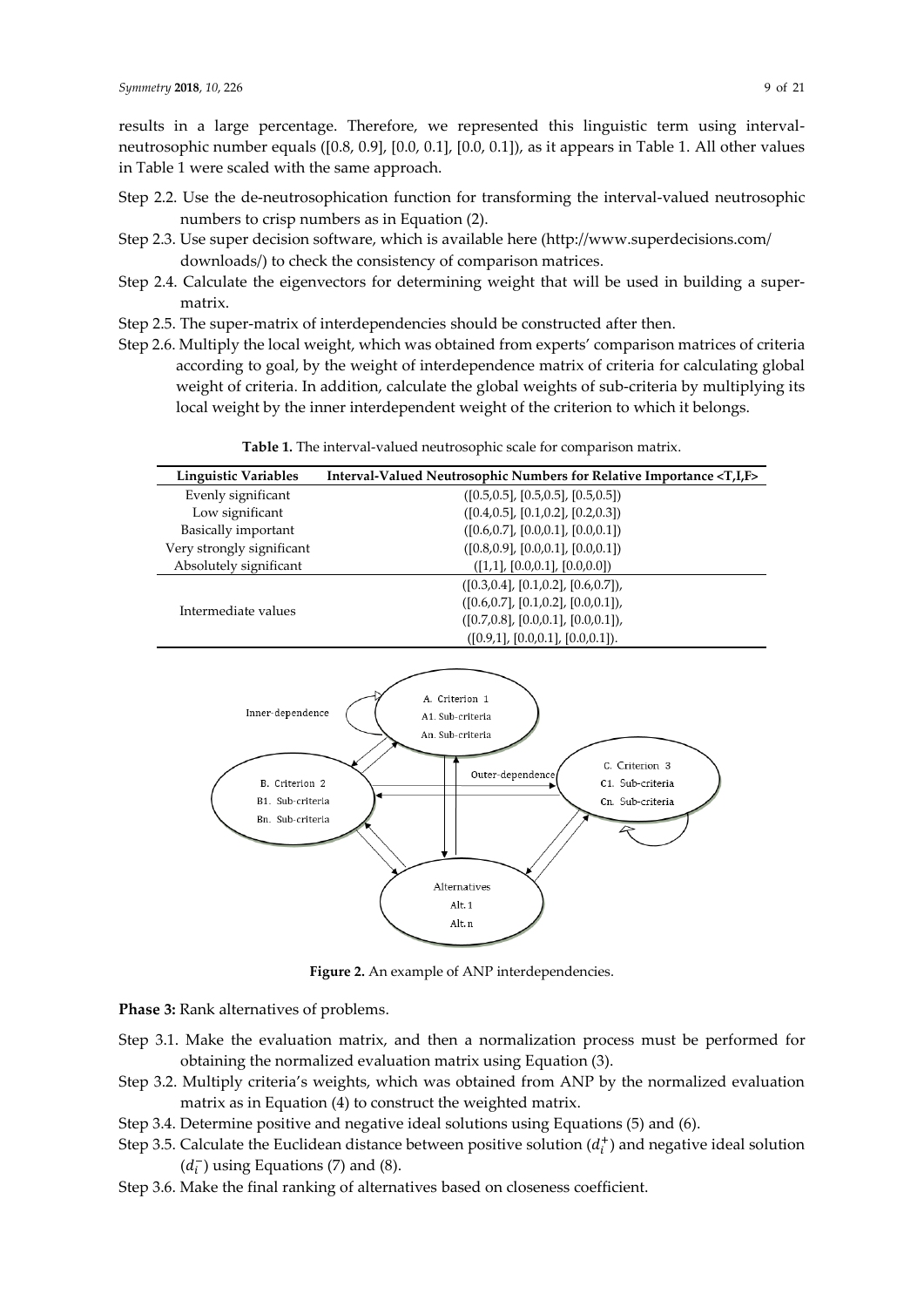**Phase 4:** Compare the proposed method with other existing methods for validating it. The framework of the suggested method is presented in Figure 3.



**Figure 3.** The framework's proposed phases.

## **6. The Case Study: Results and Analysis**

The proposed framework has been applied to a real sustainable supplier selection problem, and the results are analyzed in this section.

An Egyptian dairy and foodstuff corporation was founded in 1999 and is based in 10th of Ramadan City, Egypt. The corporation products include cream and skimmed milk, flavored milk, juice nectars, junior milk and juices, and tomato paste. The procurement department of the corporation is responsible for providing the required raw materials with the lowest possible cost, and purchasing corporation's required equipment. The types of equipment are material-handling, laboratory, technical parts and machinery. The procurement department supplies packaging pure materials, pure materials and manufacturing technology. The dairy and foodstuff corporation must evaluate available suppliers and their sustainability to improve their productivity and be more competitive. Therefore, improving a system to assess and identify the superior suppliers is a significant component of this corporation's objectives. The corporation consulted the executive manager and asked three experts to help in gathering required information for this study. The experts are in marketing, manufacturing and strategy with more than five years of experience. There are four suppliers, denoted in this study by  $A_1...A_4$ .

**Phase 1:** Breakdown the complex problem for understanding it better.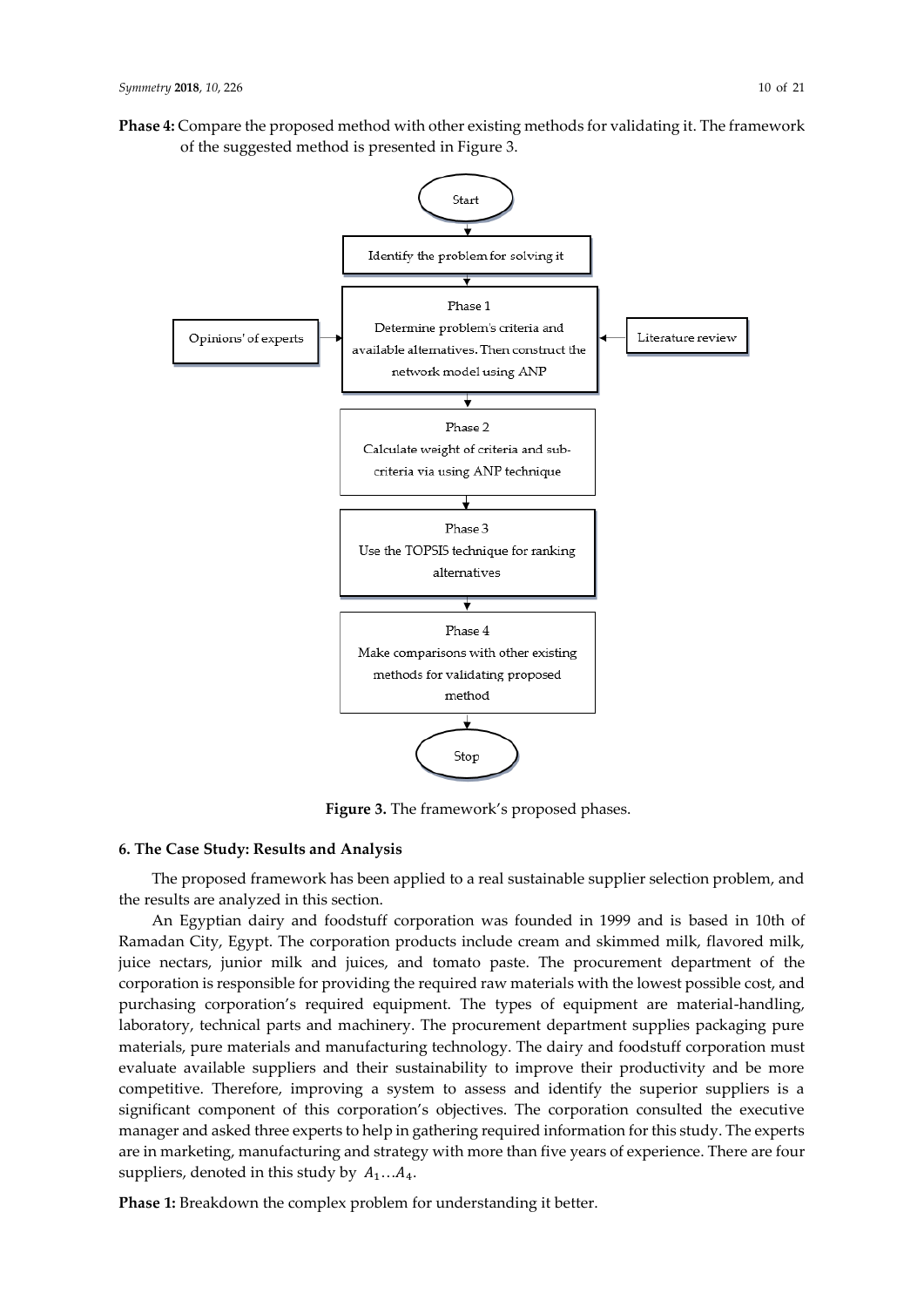The criteria and available suppliers which are relevant to our case study are identified from the literature review. The experts vote to confirm the information. The criteria, sub-criteria and available suppliers are presented in Figure 4. In order to determine how criteria and sub-criteria influence each other and correlate, for being able to apply the ANP and weighting them, we interviewed the experts.

**Phase 2:** Calculate the weights of problem elements.

The verdicts of experts were applied through using the interval-valued neutrosophic numbers in Table 1. We used interval-valued neutrosophic numbers because they are more realistic and accurate than crisp values, and can deal efficiently and effectively with vague and inconsistent information.

Let experts express their judgments by constructing the pairwise comparison matrices using the presented scale in Table 1—after that, aggregate comparison matrices using Equation (1). The aggregated comparison matrices of experts are presented in Tables 2–11.



**Figure 4.** Hierarchy for dairy and foodstuff corporation to select the optimal supplier.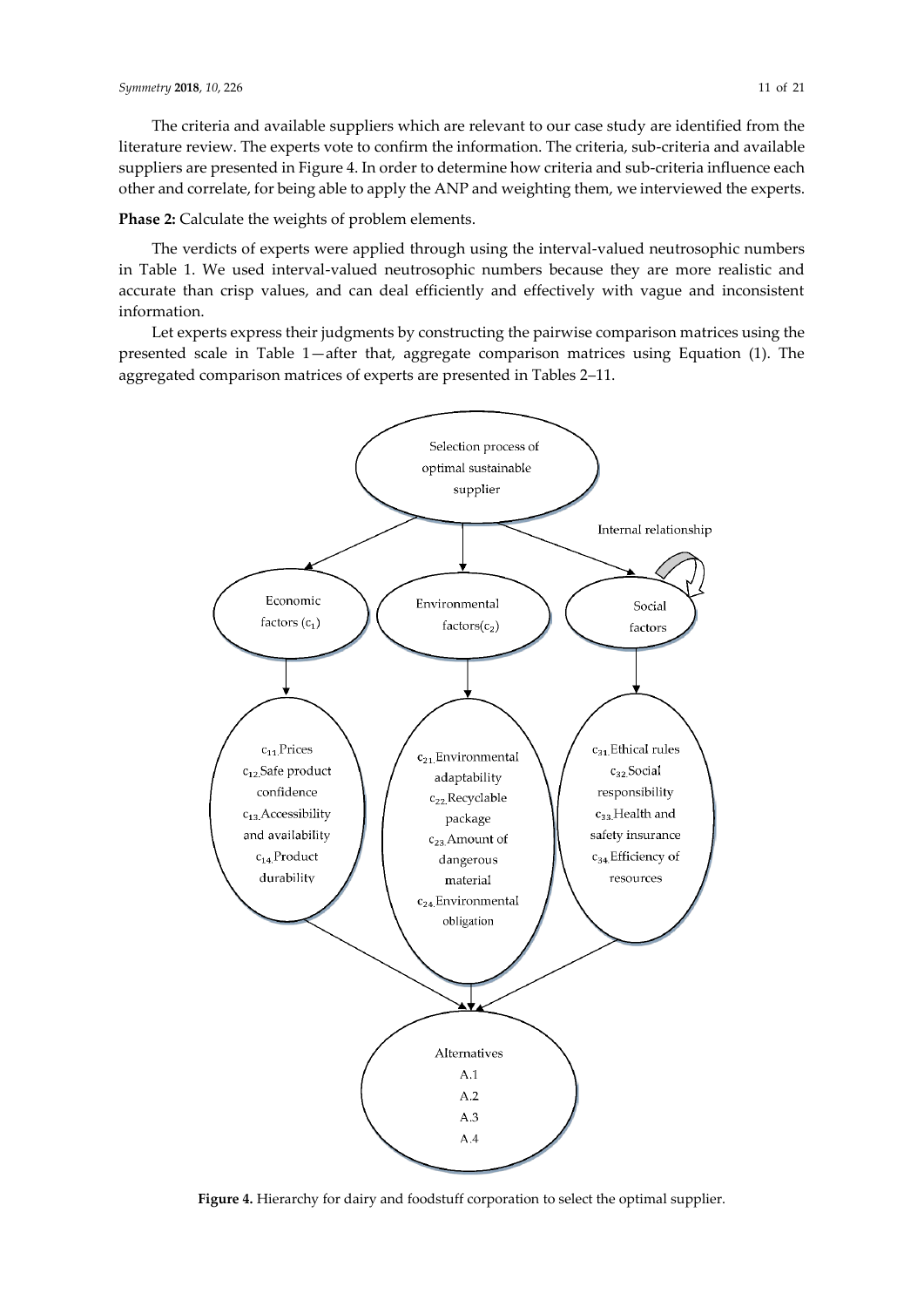**Table 2.** The pairwise comparison matrix of criteria with respect to goal.

| Goal            |                                            | しっ                                         |                                            |
|-----------------|--------------------------------------------|--------------------------------------------|--------------------------------------------|
| $\mathcal{C}_1$ | $[0.5, 0.5]$ , $[0.5, 0.5]$ , $[0.5, 0.5]$ | $[0.3, 0.4]$ , $[0.1, 0.2]$ , $[0.6, 0.7]$ | $[0.7, 0.8]$ , $[0.0, 0.1]$ , $[0.0, 0.1]$ |
| c <sub>2</sub>  |                                            | $[0.5, 0.5]$ , $[0.5, 0.5]$ , $[0.5, 0.5]$ | $[0.6, 0.7]$ , $[0.1, 0.2]$ , $[0.0, 0.1]$ |
| L3              |                                            |                                            | $[0.5, 0.5]$ , $[0.5, 0.5]$ , $[0.5, 0.5]$ |

By using the deneutrosophication function through Equation (2), we will obtain the crisp matrix of comparison as in Table 3.

**Table 3.** The equivalent crisp matrix of criteria with respect to goal.

| Goal            | $\mathcal{C}_1$ | $\mathcal{C}_2$ | $\mathcal{C}_3$ | Weights |
|-----------------|-----------------|-----------------|-----------------|---------|
| $\mathcal{C}_1$ |                 |                 | n               | 0.59    |
| $\mathcal{C}_2$ | 0.5             |                 |                 | 0.32    |
| $\mathcal{C}_2$ | በ 17            | 0.25            |                 | D.O9    |

By checking consistency of the previous matrix using super decision software, we noted that the matrix is consistent with consistency ratio  $(CR) = 1\%$ .

The inner interdependency of main criteria according to  $C_1$  is presented in Table 4.

| <b>Table 4.</b> Internal interdependencies of criteria with respect to $C_1$ . |  |  |
|--------------------------------------------------------------------------------|--|--|
|--------------------------------------------------------------------------------|--|--|

| $\mathcal{C}_1$   | しっ                                         |                                            |
|-------------------|--------------------------------------------|--------------------------------------------|
| $\mathcal{C}_{2}$ | $[0.5, 0.5]$ , $[0.5, 0.5]$ , $[0.5, 0.5]$ | $[0.7, 0.8]$ , $[0.0, 0.1]$ , $[0.0, 0.1]$ |
| C <sub>2</sub>    |                                            | $[0.5, 0.5]$ , $[0.5, 0.5]$ , $[0.5, 0.5]$ |

**Table 5.** The crisp interdependencies values of factors with respect to  $C_1$ .

| $\boldsymbol{c}_1$ | C,   | $\mathcal{C}_3$ | Weights |
|--------------------|------|-----------------|---------|
| $\mathcal{C}_2$    |      | h               | 0.86    |
| $\mathcal{C}_3$    | 0.17 |                 | 0.14    |

**Table 6.** Internal interdependencies of criteria with respect to  $C_2$ .

| $\mathbf{L}$ |                                                                                       |                                            |
|--------------|---------------------------------------------------------------------------------------|--------------------------------------------|
|              | $[0.5, 0.5]$ , $[0.5, 0.5]$ , $[0.5, 0.5]$ $[0.6, 0.7]$ , $[0.1, 0.2]$ , $[0.0, 0.1]$ |                                            |
| L2           |                                                                                       | $[0.5, 0.5]$ , $[0.5, 0.5]$ , $[0.5, 0.5]$ |

**Table 7.** The crisp interdependencies values of factors with respect to  $C_2$ .

| $\mathcal{C}_2$ | $\mathcal{C}_1$ | $c_{\rm a}$ | Weights |
|-----------------|-----------------|-------------|---------|
| $\mathcal{C}_1$ |                 |             | 0.8     |
| $\mathcal{C}_3$ | 0.25            |             | 0.2     |

**Table 8.** Internal interdependencies of criteria with respect to  $C_3$ .

| $\mathcal{C}_3$ | U 1                                        | しっ                                         |
|-----------------|--------------------------------------------|--------------------------------------------|
|                 | $[0.5, 0.5]$ , $[0.5, 0.5]$ , $[0.5, 0.5]$ | $[1,1]$ , $[0.0,0.1]$ , $[0.0,0.0]$        |
| C۰              |                                            | $[0.5, 0.5]$ , $[0.5, 0.5]$ , $[0.5, 0.5]$ |

**Table 9.** The crisp interdependencies values of factors with respect to  $C_3$ .

| С,                | C1   | $\mathcal{C}_2$ | Weights |
|-------------------|------|-----------------|---------|
| $\mathcal{C}_1$   |      |                 | 0.9     |
| $\mathcal{C}_{2}$ | 0.11 |                 | 01      |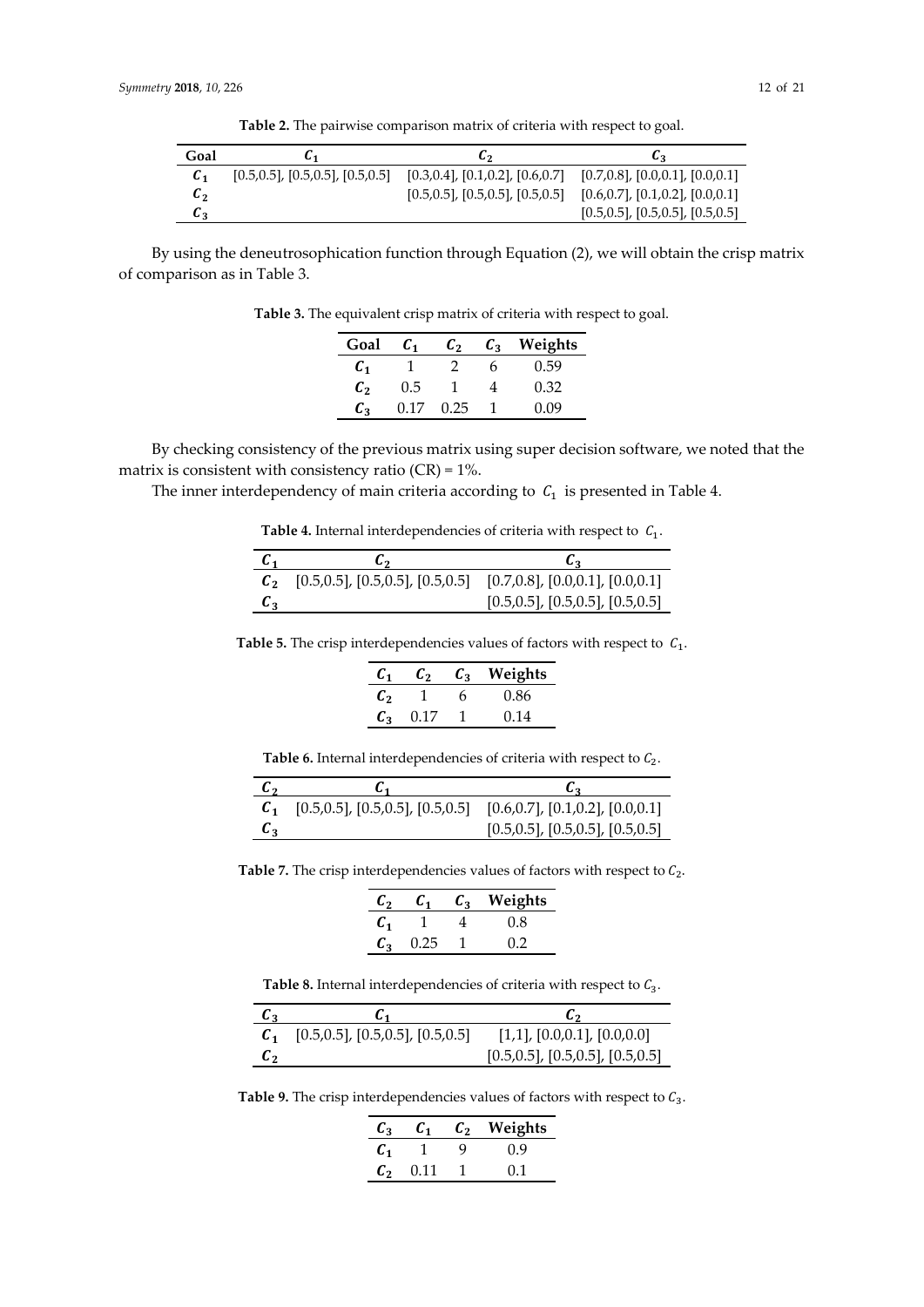| (0.9) |
|-------|
| 0.1   |
|       |
|       |

**Table 11.** The normalized relative impact of decision criteria.

|                 | C1            | $\mathcal{C}_2$ | $\mathcal{C}_2$ |
|-----------------|---------------|-----------------|-----------------|
| $\mathcal{C}_1$ | $0.5^{\circ}$ | $0.4^{\circ}$   | 0.45            |
| $\mathcal{C}_2$ | 0.43          | 0.5             | 0.05            |
| $\mathcal{C}_2$ | 0.07          | 0.1             | 0.5             |

Then, the weights of decision criteria based on their inner interdependencies are as follows:

| $w_{critical} = \begin{bmatrix} economical \\ environmental \\ social \end{bmatrix} = \begin{bmatrix} 0.5 & 0.4 & 0.45 \\ 0.43 & 0.5 & 0.05 \\ 0.07 & 0.1 & 0.5 \end{bmatrix} \times \begin{bmatrix} 0.59 \\ 0.32 \\ 0.09 \end{bmatrix} = \begin{bmatrix} 0.46 \\ 0.42 \\ 0.12 \end{bmatrix}.$ |  |  |  |  |  |
|------------------------------------------------------------------------------------------------------------------------------------------------------------------------------------------------------------------------------------------------------------------------------------------------|--|--|--|--|--|
|                                                                                                                                                                                                                                                                                                |  |  |  |  |  |

It is obvious that the economic factors are the most significant factors when evaluating suppliers, followed by environmental and social factors, according to experts' opinions.

We should also note the influence of inner interdependencies of criteria on its weights. It changed the weights of main criteria from (0.59, 0.32, 0.09) to (0.46, 0.42, 0.12).

The comparison matrices and local weights of sub-criteria relevant to their clusters are expressed in Tables 12–17.

**Table 12.** The comparison matrix and local weight of  $C_1$  indicators.

|          | L 11                                       | <b>L</b> <sub>12</sub>                     | $L_{13}$                                   | 614                                        |
|----------|--------------------------------------------|--------------------------------------------|--------------------------------------------|--------------------------------------------|
| $C_{11}$ | $[0.5, 0.5]$ , $[0.5, 0.5]$ , $[0.5, 0.5]$ | $[0.4, 0.5]$ , $[0.1, 0.2]$ , $[0.2, 0.3]$ | $[0.6, 0.7]$ , $[0.1, 0.2]$ , $[0.0, 0.1]$ | $[0.6, 0.7]$ , $[0.0, 0.1]$ , $[0.0, 0.1]$ |
| $c_{12}$ |                                            | $[0.5, 0.5]$ , $[0.5, 0.5]$ , $[0.5, 0.5]$ | $[0.3, 0.4]$ , $[0.1, 0.2]$ , $[0.6, 0.7]$ | $[0.6, 0.7]$ , $[0.1, 0.2]$ , $[0.0, 0.1]$ |
| $C_{13}$ |                                            |                                            | $[0.5, 0.5]$ , $[0.5, 0.5]$ , $[0.5, 0.5]$ | $[0.3, 0.4]$ , $[0.1, 0.2]$ , $[0.6, 0.7]$ |
| $L_{14}$ |                                            |                                            |                                            | $[0.5, 0.5]$ , $[0.5, 0.5]$ , $[0.5, 0.5]$ |
|          |                                            |                                            |                                            |                                            |

**Table 13.** The crisp comparison matrix and local weight of  $C_1$  indicators.

| $\mathcal{C}_1$ | $C_{11}$           | $c_{12}$          | $C_{13}$ $C_{14}$ |   | Weights |
|-----------------|--------------------|-------------------|-------------------|---|---------|
| $C_{11}$        |                    | -3                |                   | 5 | 0.54    |
| $c_{12}$        | 0.33               |                   | $\mathcal{D}$     |   | 0.23    |
|                 | $C_{13}$ 0.25 0.50 |                   |                   | 2 | 0.13    |
| $C_{14}$        |                    | $0.20 \quad 0.25$ | 0.5               |   | 0.08    |

The consistency ratio (CR) of previous matrix  $= 0.03$ .

**Table 14.** The comparison matrix and local weight of  $C_2$  indicators.

| しっ                | <b>L</b> 21                                | しっっ                                        | しっっ                                        | $\mathbf{L}_{24}$                          |
|-------------------|--------------------------------------------|--------------------------------------------|--------------------------------------------|--------------------------------------------|
| $L_{21}$          | $[0.5, 0.5]$ , $[0.5, 0.5]$ , $[0.5, 0.5]$ | $[0.4, 0.5]$ , $[0.1, 0.2]$ , $[0.2, 0.3]$ | $[0.8, 0.9]$ , $[0.0, 0.1]$ , $[0.0, 0.1]$ | $[1,1]$ , $[0.0,0.1]$ , $[0.0,0.0]$        |
| $L_{22}$          |                                            | $[0.5, 0.5]$ , $[0.5, 0.5]$ , $[0.5, 0.5]$ | $[0.6, 0.7]$ , $[0.0, 0.1]$ , $[0.0, 0.1]$ | $[0.8, 0.9]$ , $[0.0, 0.1]$ , $[0.0, 0.1]$ |
| $c_{23}$          |                                            |                                            | $[0.5, 0.5]$ , $[0.5, 0.5]$ , $[0.5, 0.5]$ | $[0.3, 0.4]$ , $[0.1, 0.2]$ , $[0.6, 0.7]$ |
| $\mathbf{c}_{24}$ |                                            |                                            |                                            | $[0.5, 0.5]$ , $[0.5, 0.5]$ , $[0.5, 0.5]$ |

**Table 15.** The crisp comparison matrix and local weight of  $C_2$  indicators.

| $\mathcal{C}_2$ | $C_{21}$ | $C_{22}$ | $C_{23}$       | $C_{24}$ | Weights |
|-----------------|----------|----------|----------------|----------|---------|
| $C_{21}$        | - 1 -    | 3        |                |          | 0.59    |
| $c_{22}$        | 0.33     | 1        | $\overline{5}$ |          | 0.29    |
| $C_{23}$        | 0.14     | 0.20     |                |          | 0.08    |
| $C_{24}$        | 0.11     | 0.14     | 0.50           |          | 0.05    |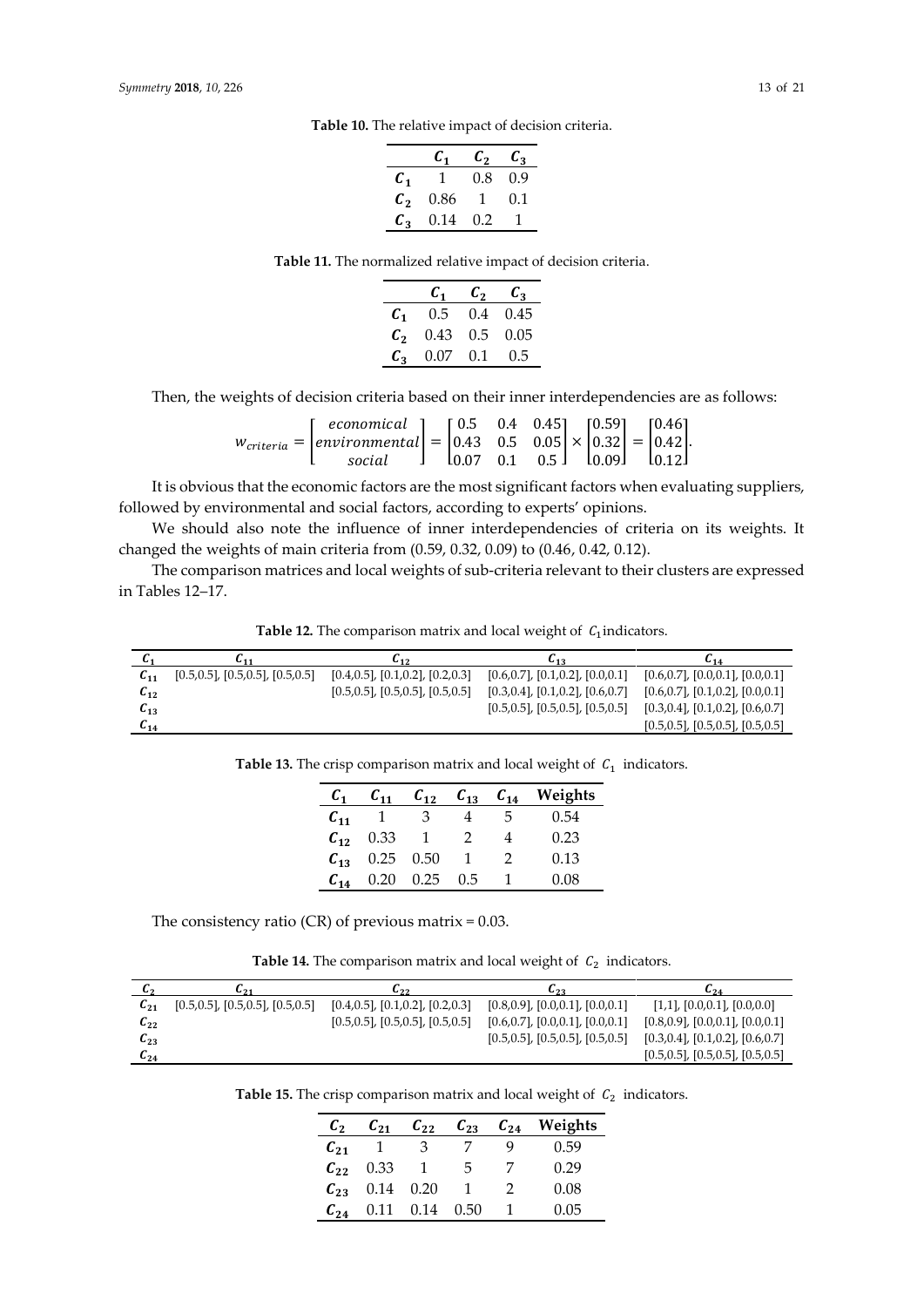The consistency ratio (CR) of previous matrix  $= 0.04$ .

| しっ                 | <b>L</b> <sub>21</sub>                     | しっっ                                        | しっっ                                        | $L_{34}$                                   |
|--------------------|--------------------------------------------|--------------------------------------------|--------------------------------------------|--------------------------------------------|
| $\mathcal{C}_{31}$ | $[0.5, 0.5]$ , $[0.5, 0.5]$ , $[0.5, 0.5]$ | $[0.3, 0.4]$ , $[0.1, 0.2]$ , $[0.6, 0.7]$ | $[0.4, 0.5]$ , $[0.1, 0.2]$ , $[0.2, 0.3]$ | $[1,1]$ , $[0.0,0.1]$ , $[0.0,0.0]$        |
| $L_{32}$           |                                            | $[0.5, 0.5]$ , $[0.5, 0.5]$ , $[0.5, 0.5]$ | $[0.3, 0.4]$ , $[0.1, 0.2]$ , $[0.6, 0.7]$ | $[0.7, 0.8]$ , $[0.0, 0.1]$ , $[0.0, 0.1]$ |
| $\mathcal{C}_{33}$ |                                            |                                            | $[0.5, 0.5]$ , $[0.5, 0.5]$ , $[0.5, 0.5]$ | $[0.4, 0.5]$ , $[0.1, 0.2]$ , $[0.2, 0.3]$ |
| $\mathbf{c}_{34}$  |                                            |                                            |                                            | $[0.5, 0.5]$ , $[0.5, 0.5]$ , $[0.5, 0.5]$ |

**Table 16.** The comparison matrix and local weight of  $C_3$  indicators.

**Table 17.** The crisp comparison matrix and local weight of  $C_3$  indicators.

| $\mathcal{L}_3$    | $\mathcal{L}_{31}$ | $C_{32}$ | $C_{33}$ | $C_{34}$ | Weights |
|--------------------|--------------------|----------|----------|----------|---------|
| $\mathcal{C}_{31}$ |                    |          | 3        |          | (0.50)  |
| $\mathcal{C}_{32}$ | 0.50               |          | 2        | h        | 0.29    |
| $C_{33}$           | 0.33               | 0.50     |          | ٦        | 0.15    |
| $C_{34}$           | 0.11               | 0.17     | 0.33     |          | () ()5  |

The consistency ratio (CR) of previous matrix  $= 0.004$ .

Each sub-criteria global weight is calculated via multiplying its local weight by the inner interdependent weight of the criterion to which it belongs as in Table 18.

| Criteria Local Weight        | Sub-Criteria | <b>Local Weight</b> | <b>Global Weight</b> |
|------------------------------|--------------|---------------------|----------------------|
|                              | $C_{11}$     | 0.54                | 0.25                 |
|                              | $C_{12}$     | 0.23                | 0.11                 |
| Economic factors (0.46)      | $C_{13}$     | 0.13                | 0.06                 |
|                              | $C_{14}$     | 0.08                | 0.04                 |
|                              | $C_{21}$     | 0.59                | 0.25                 |
|                              | $C_{22}$     | 0.29                | 0.12                 |
| Environmental factors (0.42) | $C_{23}$     | 0.08                | 0.03                 |
|                              | $C_{24}$     | 0.05                | 0.02                 |
|                              | $C_{31}$     | 0.50                | 0.06                 |
|                              | $C_{32}$     | 0.29                | 0.03                 |
| Social factors (0.12)        | $C_{33}$     | 0.15                | 0.02                 |
|                              | $C_{34}$     | 0.05                | 0.006                |

**Table 18.** The sub-criteria global weights.

**Phase 3:** Rank alternatives of problems.

Let each expert build the evaluation matrix via comparing the four alternatives relative to each criterion, by utilizing the interval-valued scale, which is presented in Table 1. After that, use Equation (1) to aggregate the evaluation matrices and obtain the final evaluation matrix relevant to experts' committee. Proceed to deneutrosophication function to convert the interval-valued neutrosophic evaluation matrix to its crisp form using Equation (2). Then, make a normalization process to obtain the normalized evaluation matrix using Equation (3), as observed in Table 19.

|  |  | $C_{11}$ $C_{12}$ $C_{13}$ $C_{14}$ $C_{21}$ $C_{22}$ $C_{23}$ $C_{24}$ $C_{31}$ $C_{32}$ $C_{33}$ $C_{34}$ |  |  |  |  |
|--|--|-------------------------------------------------------------------------------------------------------------|--|--|--|--|
|  |  | A <sub>1</sub> 0.53 0.46 0.46 0.43 0.52 0.54 0.45 0.58 0.48 0.59 0.59 0.51                                  |  |  |  |  |
|  |  | A <sub>2</sub> 0.46 0.58 0.53 0.48 0.43 0.58 0.59 0.52 0.54 0.54 0.46 0.64                                  |  |  |  |  |
|  |  | 43 0.44 0.43 0.56 0.53 0.49 0.45 0.36 0.46 0.49 0.38 0.47 0.47                                              |  |  |  |  |
|  |  | A <sub>4</sub> 0.56 0.52 0.43 0.55 0.54 0.41 0.56 0.43 0.48 0.45 0.46 0.32                                  |  |  |  |  |

**Table 19.** The normalized evaluation matrix.

Then, build the weighted matrix by multiplying the weights of criteria, obtained from ANP by the normalized evaluation matrix using Equation (4), as in Table 20.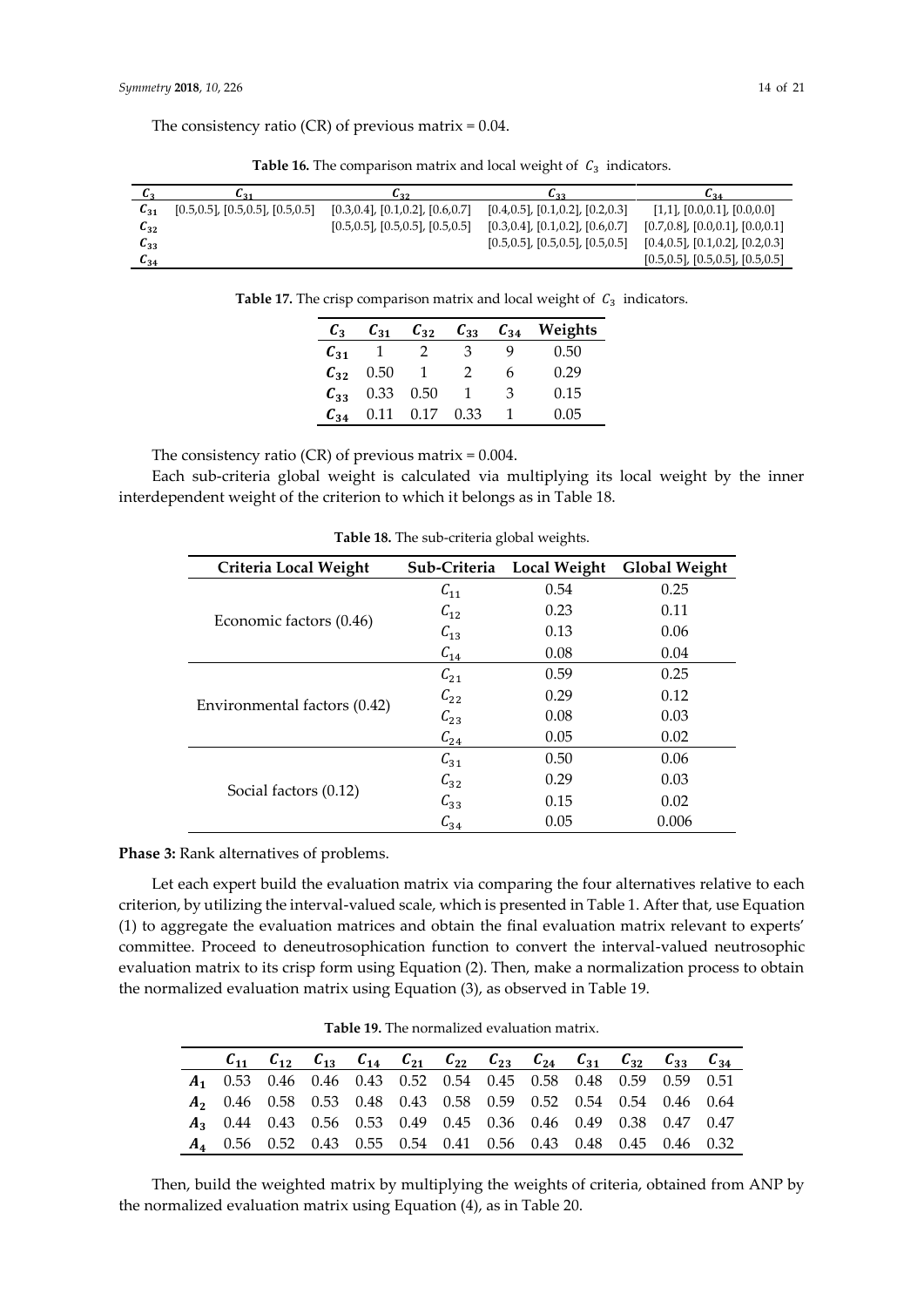|  |  | $C_{11}$ $C_{12}$ $C_{13}$ $C_{14}$ $C_{21}$ $C_{22}$ $C_{23}$ $C_{24}$ $C_{31}$ $C_{32}$ $C_{33}$ $C_{34}$ |  |  |  |                                                                                    |
|--|--|-------------------------------------------------------------------------------------------------------------|--|--|--|------------------------------------------------------------------------------------|
|  |  |                                                                                                             |  |  |  | <b>A</b> <sub>1</sub> 0.13 0.05 0.03 0.02 0.13 0.06 0.01 0.01 0.03 0.02 0.01 0.003 |
|  |  |                                                                                                             |  |  |  | 42  0.11  0.06  0.03  0.02  0.11  0.07  0.02  0.01  0.03  0.02  0.01  0.004        |
|  |  |                                                                                                             |  |  |  | <b>A<sub>3</sub></b> 0.11 0.05 0.03 0.02 0.12 0.05 0.01 0.01 0.03 0.01 0.01 0.003  |
|  |  |                                                                                                             |  |  |  | <b>A<sub>4</sub></b> 0.14 0.06 0.03 0.02 0.13 0.05 0.02 0.01 0.03 0.01 0.01 0.002  |

**Table 20.** The weighted evaluation matrix.

Determine the ideal solutions using Equations (5) and (6) as follows:

$$
A^+ = \{0.14, 0.06, 0.03, 0.02, 0.13, 0.07, 0.02, 0.01, 0.03, 0.02, 0.01, 0.004\},\
$$

$$
A^- = \{0.11, 0.05, 0.03, 0.02, 0.11, 0.05, 0.01, 0.01, 0.03, 0.01, 0.01, 0.002\}
$$

After that, measure the Euclidean distance between positive solution  $(d_i^+)$  and negative ideal solution  $(d_i^-)$  using Equations (7) and (8) as follows:

$$
d_1^+ = \{0.020\}, d_2^+ = \{0.036\}, d_3^+ = \{0.041\}, d_4^+ = \{0.022\}
$$

$$
d_1^- = \{0.032\}, d_2^- = \{0.026\}, d_3^- = \{0.010\}, d_4^- = \{0.040\}.
$$

Step 3.7. Calculate the closeness coefficient using Equation (9), and make the final ranking of alternatives as in Table 21.

**Table 21.** TOPSIS results and ranking of alternatives.

|                         | $a_i$             | $\mathcal{C}_{i}$ | Rank |
|-------------------------|-------------------|-------------------|------|
| $A_1$ 0.020 0.032 0.615 |                   |                   | 2    |
| $A_2$ 0.036 0.026 0.419 |                   |                   | 3    |
| $A_3$ 0.041 0.010 0.196 |                   |                   | 4    |
|                         | 0.022 0.040 0.645 |                   |      |

The ranking for the optimal sustainable suppliers of dairy and foodstuff corporation is Alternative 4, Alternative 1, Alternative 2 and Alternative 3, as shown in Figure 5.



**Figure 5.** The ranking for the optimal alternatives of dairy and foodstuff corporation.

**Phase 4:** Validate the model and make comparisons with other existing methods.

In this phase, the obtained ranking of optimal suppliers by the proposed framework is compared with the obtained results by the analytic hierarchy process, the analytic network process, MOORA and MOOSRA techniques.

The obtained ranking of suppliers by using an AHP technique is as follows: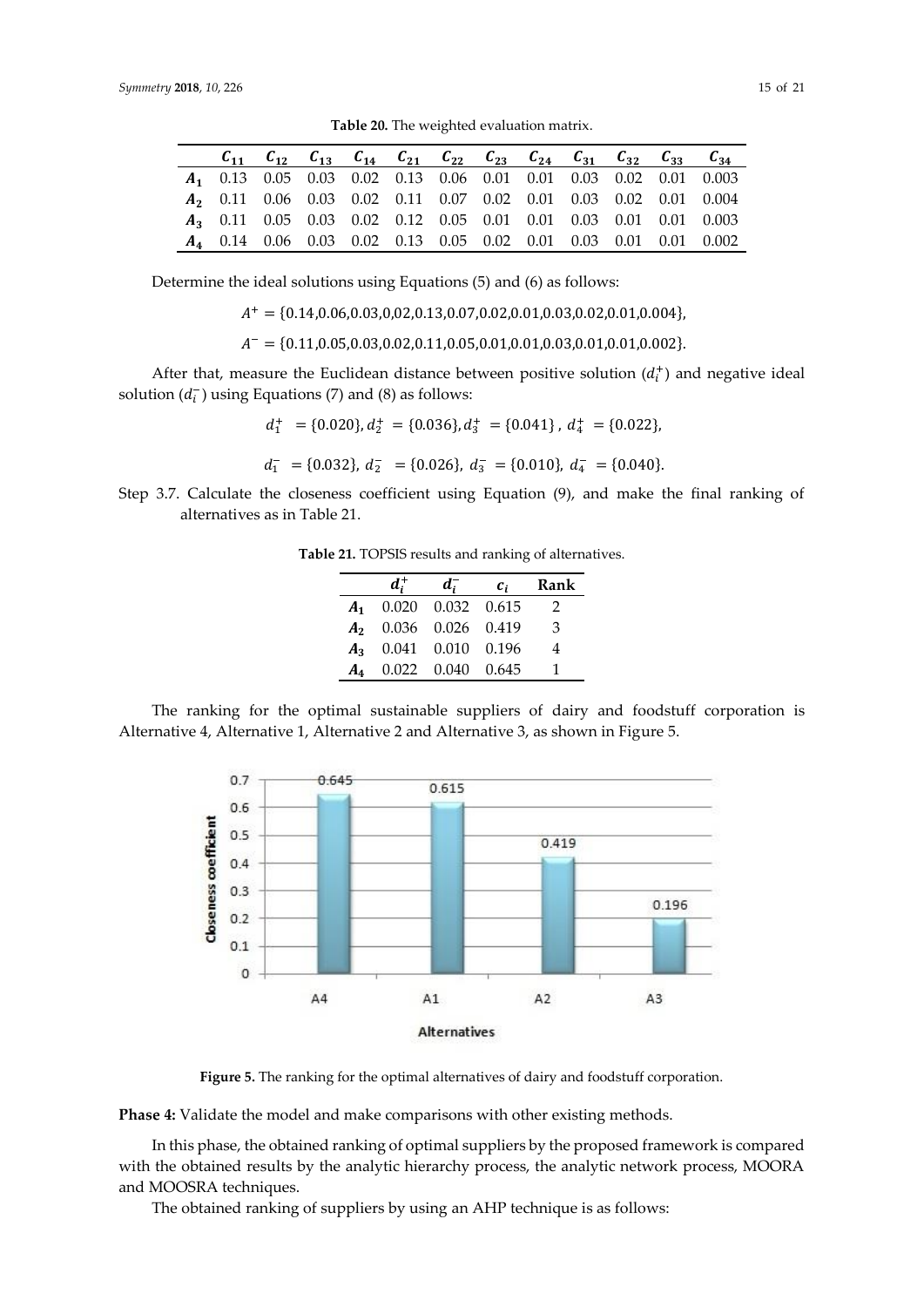Since AHP does not consider inner interdependency between problem's elements, then weights of sub-criteria are as follows:

```
\mathsf{I}_{0.00}I

0.03

0.04

|0.02||0.03|\vert 0.09I
\int_{0.19}^{0.47}\int_{0.47}^{0.00}\Big| 0.08I
 \lceil 0.32 \rceil0.14
   0.01

                   \overline{\phantom{a}}\overline{\phantom{a}}\overline{\phantom{a}}\overline{\phantom{a}}\overline{\phantom{a}}\overline{\phantom{a}}.
```
The comparison matrix of alternatives relevant to each sub-criterion is as follows:

| $[0.53 \t 0.46 \t 0.46 \t 0.43 \t 0.52 \t 0.54 \t 0.45 \t 0.58 \t 0.48 \t 0.59 \t 0.59 \t 0.51]$                  |  |  |  |  |  |  |
|-------------------------------------------------------------------------------------------------------------------|--|--|--|--|--|--|
| $\begin{bmatrix} 0.46 & 0.58 & 0.53 & 0.48 & 0.43 & 0.58 & 0.59 & 0.52 & 0.54 & 0.54 & 0.46 & 0.64 \end{bmatrix}$ |  |  |  |  |  |  |
| $\begin{bmatrix} 0.44 & 0.43 & 0.56 & 0.53 & 0.49 & 0.45 & 0.36 & 0.46 & 0.49 & 0.38 & 0.47 & 0.47 \end{bmatrix}$ |  |  |  |  |  |  |
| $\begin{bmatrix} 0.56 & 0.52 & 0.43 & 0.55 & 0.54 & 0.41 & 0.56 & 0.43 & 0.48 & 0.45 & 0.46 & 0.32 \end{bmatrix}$ |  |  |  |  |  |  |

The final weights of alternatives after multiplying two previous matrices and making normalization of results are as in Table 22.

**Table 22.** Ranking alternatives relevant to AHP.

| <b>Alternatives</b> | Weights | Rank |  |
|---------------------|---------|------|--|
| A <sub>1</sub>      | 0.245   | З    |  |
| A <sub>2</sub>      | 0.250   | 2    |  |
| $A_3$               | 0.244   | 4    |  |
| A4                  | 0.267   |      |  |

Our proposed framework and the analytic hierarchy process agreed that the Alternative 3 is the worst alternative for the company. The two methods are different in ranking the optimal alternative due to the inner interdependencies between the problem's criteria effect on the global weight of alternatives, and, in our case study, it reduced weights of main criteria from (0.59, 0.32, 0.09) to (0.46, 0.42, 0.12), and this surely regarded the global weight of sub-criteria and also ranking of alternatives.

The weights of sub-criteria when we applied the analytic network process are as follows (see also Table 18):

| 0.25  |  |
|-------|--|
| 0.11  |  |
| 0.06  |  |
| 0.04  |  |
| 0.25  |  |
| 0.12  |  |
| 0.03  |  |
| 0.02  |  |
| 0.06  |  |
| 0.03  |  |
| 0.02  |  |
| 0.006 |  |

In addition, the comparison matrix of alternatives relevant to each sub-criterion is as follows:

| $[0.53 \t 0.46 \t 0.46 \t 0.43 \t 0.52 \t 0.54 \t 0.45 \t 0.58 \t 0.48 \t 0.59 \t 0.59 \t 0.51]$                  |  |  |  |  |  |  |
|-------------------------------------------------------------------------------------------------------------------|--|--|--|--|--|--|
| $\begin{bmatrix} 0.46 & 0.58 & 0.53 & 0.48 & 0.43 & 0.58 & 0.59 & 0.52 & 0.54 & 0.54 & 0.46 & 0.64 \end{bmatrix}$ |  |  |  |  |  |  |
| $\begin{bmatrix} 0.44 & 0.43 & 0.56 & 0.53 & 0.49 & 0.45 & 0.36 & 0.46 & 0.49 & 0.38 & 0.47 & 0.47 \end{bmatrix}$ |  |  |  |  |  |  |
| 10.56 0.52 0.43 0.55 0.54 0.41 0.56 0.43 0.48 0.45 0.46 0.32                                                      |  |  |  |  |  |  |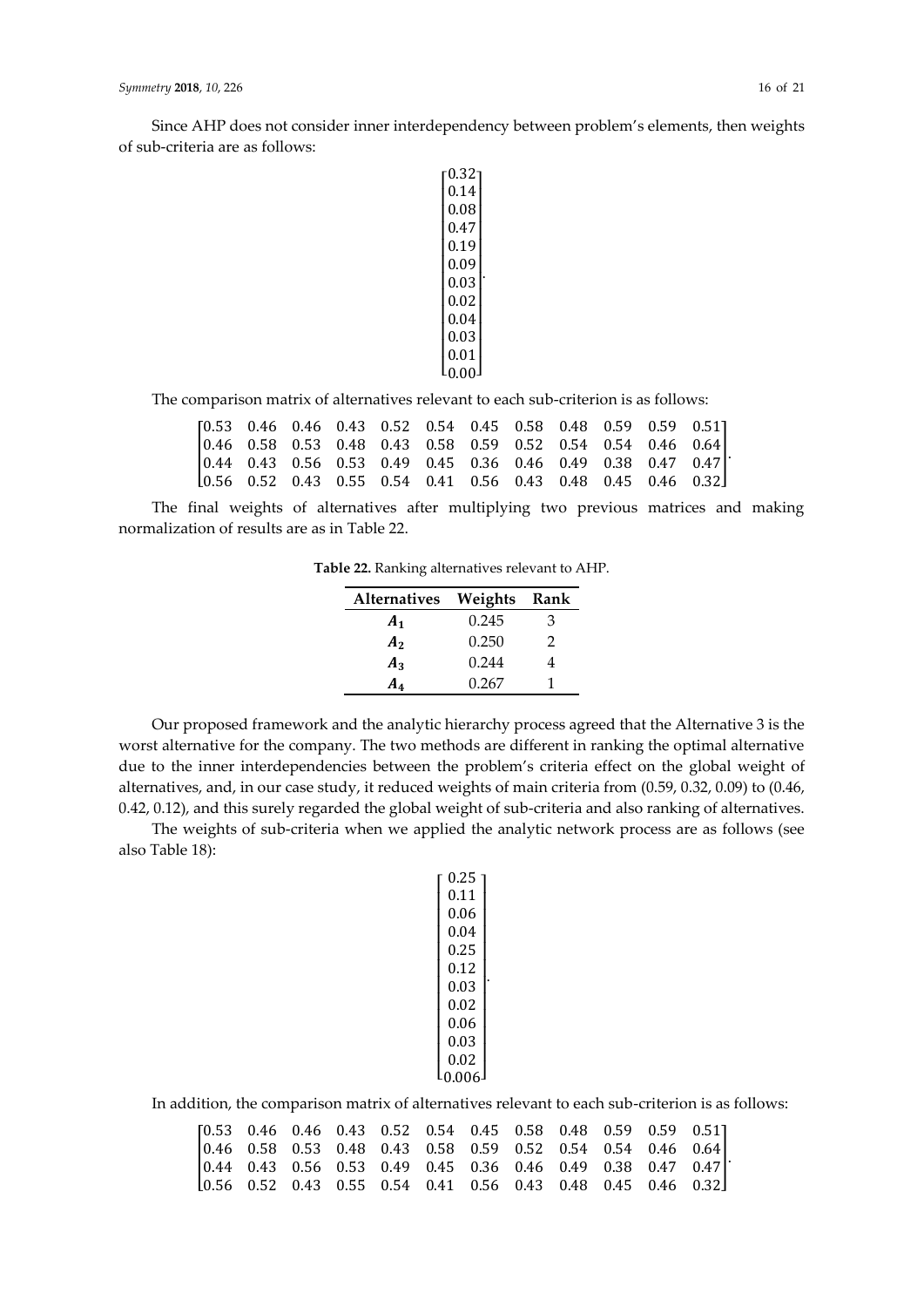After proceeding to the normalization process, the ranking of alternatives relevant to the ANP technique is presented in Table 23.

| Alternatives Weights Rank |      |   |
|---------------------------|------|---|
| A <sub>1</sub>            | 0.26 |   |
| A <sub>2</sub>            | 0.25 | 2 |
| $A_3$                     | 0.23 | 3 |
| A۸.                       | 0.26 |   |

**Table 23.** Ranking alternatives relevant to ANP.

By using the ANP technique for solving the same case study, we noted that Alternative 1 and Alternative 4 have the same rank and are the best alternatives, followed by Alternative 2 and finally Alternative 3. The proposed framework and the ANP agreed that Alternative 3 is the worst alternative.

We not only used the AHP and ANP techniques for solving the case study of a dairy and foodstuff corporation, but also two other multi-objective decision-making techniques.

The first technique is the multi-objective optimization based on simple ratio analysis (MOORA), proposed by Brauers and Zavadskas [54]. There are two approaches under the MOORA: the ratio system and the reference point approaches [53]. Here, we used the ratio system method of the MOORA to validate our proposed framework.

The normalized weighted matrix and ranking of alternatives using the MOORA technique are presented in Tables 24 and 25. The equations that we used in our calculation of MOORA normalized weighted matrix, and the equations that we employed in the ranking process are available with details in [53].

**Table 24.** The weighted normalized matrix under the MOORA technique.

|  |  |  |  |  |  | $C_{11}$ $C_{12}$ $C_{13}$ $C_{14}$ $C_{21}$ $C_{22}$ $C_{23}$ $C_{24}$ $C_{31}$ $C_{32}$ $C_{33}$ $C_{34}$ |
|--|--|--|--|--|--|-------------------------------------------------------------------------------------------------------------|
|  |  |  |  |  |  | 4 0.13 0.05 0.03 0.02 0.13 0.06 0.01 0.01 0.03 0.02 0.01 0.003                                              |
|  |  |  |  |  |  | 42  0.11  0.06  0.03  0.02  0.11  0.07  0.02  0.01  0.03  0.02  0.01  0.004                                 |
|  |  |  |  |  |  | 43  0.11  0.05  0.03  0.02  0.12  0.05  0.01  0.01  0.03  0.01  0.01  0.003                                 |
|  |  |  |  |  |  | 44 0.14 0.06 0.03 0.02 0.13 0.05 0.02 0.01 0.03 0.01 0.01 0.002                                             |

|                | д<br>$xi$ ij* | ın<br>$xi$ ij*<br>$= q + 1$ | $\boldsymbol{p}_i$ | Ranking |
|----------------|---------------|-----------------------------|--------------------|---------|
| $A_{1}$        | 0.43          | 0.073                       | 0.357              |         |
| A <sub>2</sub> | 0.41          | 0.084                       | 0.326              |         |
| $A_3$          | 0.39          | 0.063                       | 0.327              | З       |
| A,             | 0.44          | 0.072                       | 0.368              |         |

**Table 25.** The ranking of alternatives using the MOORA technique.

The fourth column in Table 25 is the index of the total performance  $p_i^*$  and equals the difference between beneficial criteria summation and non-beneficial criteria summation. The beneficial and non-beneficial criteria were determined according to experts' weights of criteria. In other words, the total performance  $p_i^*$  is the difference between the second column and third column values in Table 25.

The other technique we applied to the same case study for validating our proposed framework is MOOSRA. The MOOSRA technique determines the simple ratio of beneficial and non-beneficial criteria. The MOOSRA is a multi-objective optimization technique. The steps of the MOOSRA technique are similar to the MOORA technique, except in calculating total performance index  $p_i^*$ . For more details, see [53]. The ranking of alternatives using MOOSRA technique is presented in Table 26.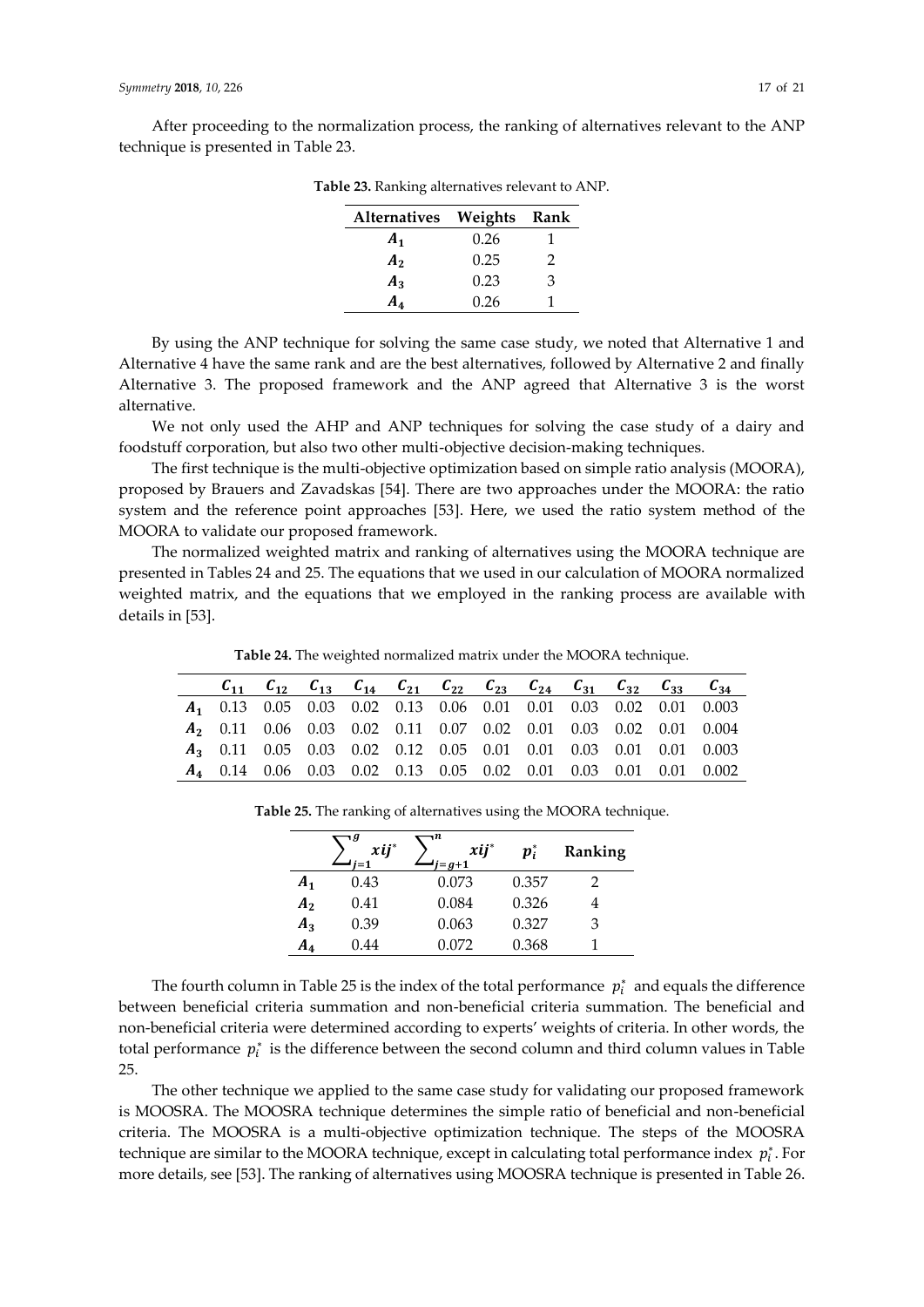|                | ۰9<br>$xij^*$ | $\mathbf{u}$<br>$xij^*$<br>$i = g+1$ | $\boldsymbol{p}_i^*$ | Ranking |
|----------------|---------------|--------------------------------------|----------------------|---------|
| A <sub>1</sub> | 0.43          | 0.073                                | 5.89                 | 3       |
| A <sub>2</sub> | 0.41          | 0.084                                | 4.88                 |         |
| $A_3$          | 0.39          | 0.063                                | 6.19                 |         |
| A4             | 0.44          | 0.072                                | 6.11                 |         |

**Table 26.** The ranking of alternatives using the MOOSRA technique.

The ranking of suppliers using the proposed framework and the other four techniques are aggregated in Table 27. The correlation coefficient between the proposed framework and other techniques is presented in Table 28; we calculated it using Microsoft Excel (version, Manufacturer, City, US State abbrev. if applicable, Country) by using the CORREL() function.

**Table 27.** The ranking of alternatives relevant to various applied techniques.

|    | Suppliers Proposed Technique (1) AHP (2) ANP (3) MOORA (4) MOOSRA (5) |  |  |
|----|-----------------------------------------------------------------------|--|--|
|    |                                                                       |  |  |
| Лŋ |                                                                       |  |  |
| Aз |                                                                       |  |  |
| л. |                                                                       |  |  |

**Table 28.** The correlation coefficients between the proposed model and other applied techniques.

|     | Correlation $(1, 2)$ Correlation $(1, 3)$ Correlation $(1, 4)$ Correlation $(1, 5)$ |  |
|-----|-------------------------------------------------------------------------------------|--|
| በ 9 | 0.8                                                                                 |  |

The proposed framework and the first three applied techniques (i.e., AHP, ANP, MOORA) agreed that Alternative 4 is the best alternative. The correlation coefficients help to measure the efficiency of various MCDM techniques. The correlation coefficients between our proposed framework and AHP, ANP, MOORA are very high, as shown in Table 28. The high value of Spearman correlation coefficients reflects the high consistency and validity of the proposed framework. However, the correlation coefficient between our proposed model and MOOSRA is low. Our framework is valid and consistent because the proposed framework and the first three applied techniques agreed that Alternative 4 is the optimal supplier for the dairy and foodstuff corporation.

#### **7. Conclusions and Future Directions**

For solving the sustainable supplier selection problem, many steps must be performed: the sustainability criteria must be determined; the interdependencies between these criteria must be identified—ranking and evaluating supplier performance. For more accuracy, we have suggested a framework consisting of four phases, by integrating ANP with TOPSIS using the interval-valued neutrosophic numbers. The ANP is used to weight problem criteria and sub-criteria because of its capability to consider interdependencies between problem's elements. The TOPSIS is used to rank available suppliers for avoiding additional comparisons of analytic network process. The suggested method provides a reliable and easy to implement procedure, which is suitable for a broad range of real life applications. A case study of a dairy and foodstuff corporation has been solved employing the proposed framework. The dairy corporation trying to earn an important market share and competitive benefits faces competition from other corporations. The objectives of food corporation are to improve the green food process, to get the standard certificate. Many customers consider the ISO standard as a priority for them. Suppliers are a great part of the production process; consequently, they must be sorted and analyzed carefully using efficient framework. The selection process of experts is not an easy matter. Therefore, the provided data and information from experts must be more accurate; otherwise, it will affect the selection process of optimal suppliers. Because real life has a great amount of vague and inconsistent information and surely affects experts'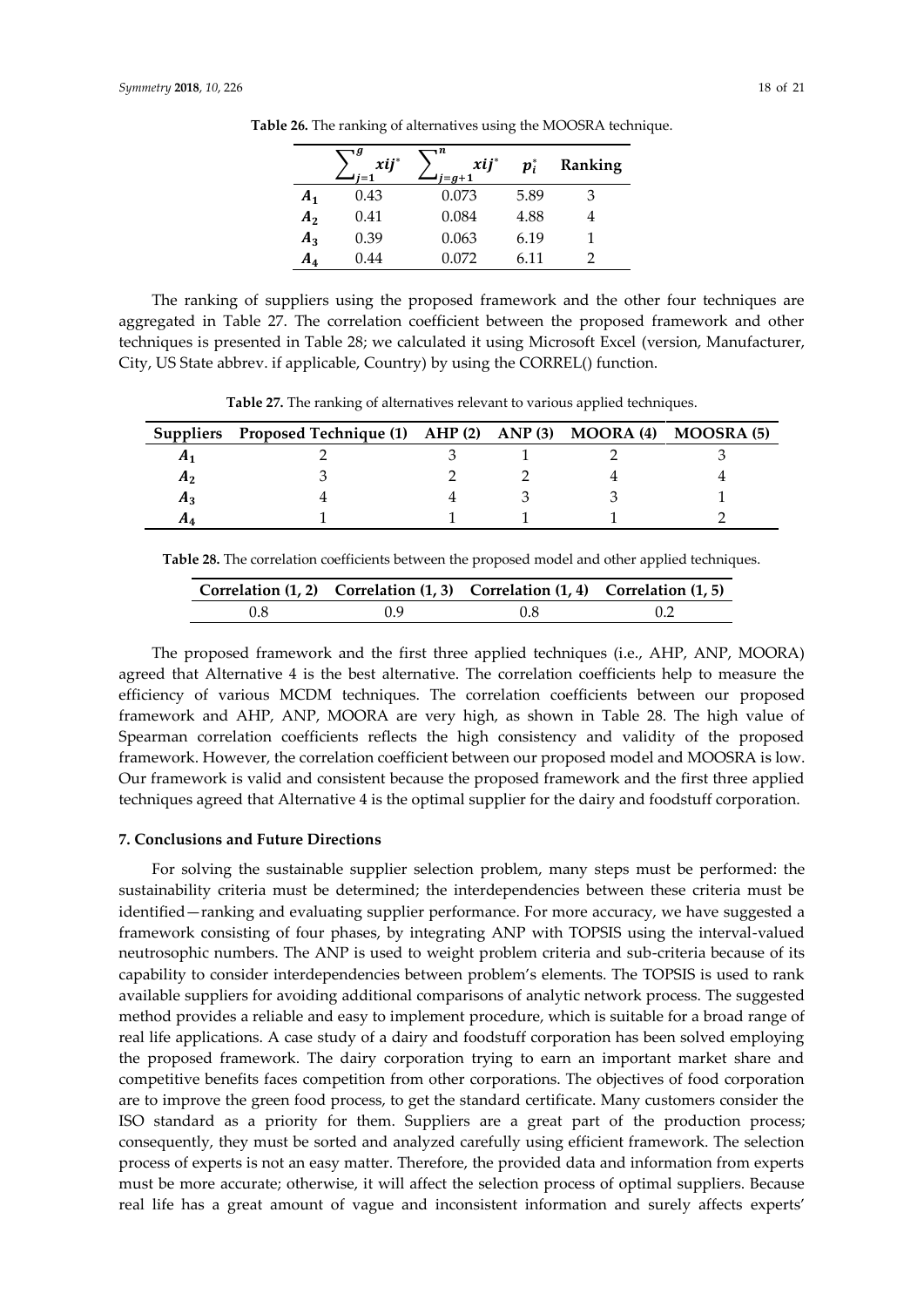judgment, we presented our suggested framework using interval-valued neutrosophic numbers. Neutrosophic sets make a simulation of natural decision-making process, since it considers all aspects of making a decision (i.e., agree, not sure and falsity). In the future, we plan to solve the sustainable supplier selection problem with more difficult and complex dependencies between criteria using different multi-criteria decision-making techniques and presenting them in a neutrosophic environment using the alpha cut method.

**Author Contributions:** All authors contributed equally to this paper. The individual responsibilities and contributions of each author are described as follows: the idea of the paper was put forward by M.A.-B.; F.S. completed the preparatory work of the paper; M.M. analyzed the existing work; and the revision and submission of the paper was completed by M.A.-B.

**Acknowledgments:** The authors would like to thank the anonymous referees, the Chief-Editor, and support Editors for their constructive suggestions and propositions that have helped to improve the quality of this research. Thanks to the Symmetry international journal open source, we had the chance to read many papers in a neutrosophic environment, which inspired us to write this paper.

**Conflicts of Interest:** The authors declare no conflict of interest.

## **References**

- 1. Amindoust, A.; Ahmed, S.; Saghafinia, A.; Bahreininejad, A. Sustainable supplier selection: A ranking model based on fuzzy inference system. *Appl. Soft Comput.* **2012**, *12*, 1668–1677.
- 2. Abdel-Basset, M.; Manogaran, G.; Mohamed, M. Internet of Things (IoT) and its impact on supply chain: A framework for building smart, secure and efficient systems. *Future Gener. Comput. Syst.* **2018**, in press.
- 3. Lin, C.-Y.; Ho, Y.-H. Determinants of green practice adoption for logistics companies in China. *J. Bus. Ethics* **2011**, *98*, 67–83.
- 4. Carter, C.R.; Easton, P.L. Sustainable supply chain management: Evolution and future directions. *Int. J. Phys. Distrib. Logist. Manag.* **2011**, *41*, 46–62.
- 5. El-Hefenawy, N.; Metwally, M.A.; Ahmed, Z.M.; El-Henawy, I.M. A review on the applications of neutrosophic sets. *J. Comput. Theor. Nanosci.* **2016**, *13*, 1, 936–944.
- 6. Zadeh, L.A. Information and control. *Fuzzy Sets* **1965**, *8*, 338–353.
- 7. Turksen, I.B. Interval valued fuzzy sets based on normal forms. *Fuzzy Sets Syst.* **1986**, *20*, 191–210.
- 8. Atanassov, K.T. Intuitionistic fuzzy sets. *Fuzzy Sets Syst.* **1986**, *20*, 87–96.
- 9. Atanassov, K.; Gargov, G. Interval valued intuitionistic fuzzy sets. *Fuzzy Sets Syst.* **1989**, *31*, 343–349.
- 10. Liu, H.-W.; Wang, G.-J. Multi-criteria decision-making methods based on intuitionistic fuzzy sets. *Eur. J. Oper. Res.* **2007**, *179*, 220–233.
- 11. Pei, Z.; Zheng, L. A novel approach to multi-attribute decision-making based on intuitionistic fuzzy sets. *Expert Syst. Appl.* **2012**, *39*, 2560–2566.
- 12. Chen, T.-Y. An outcome-oriented approach to multicriteria decision analysis with intuitionistic fuzzy optimistic/pessimistic operators. *Expert Syst. Appl.* **2010**, *37*, 7762–7774.
- 13. Wang, H.; Smarandache, F.; Zhang, Y.; Sunderraman, R. *Single Valued Neutrosophic Sets*; Review of the Air Force Academy: Colorado Springs, CO, USA, 2010; p. 10.
- 14. Smarandache, F. *Neutrosophy: A Unifying Field in Logics: Neutrosophic Logic. Neutrosophy, Neutrosophic Set, Neutrosophic Probability*; American Research Press: Santa Fe, NM, USA, 1999.
- 15. Abdel-Basset, M.; Mohamed, M.; Smarandache, F.; Chang, V. Neutrosophic Association Rule Mining Algorithm for Big Data Analysis. *Symmetry* **2018**, *10*, 106.
- 16. Abdel-Basset, M.; Mohamed, M.; Smarandache, F. An Extension of Neutrosophic AHP–SWOT Analysis for Strategic Planning and Decision-Making. *Symmetry* **2018**, *10*, 116.
- 17. Zhang, H.-Y.; Wang, J.-Q.; Chen, X.-H. Interval neutrosophic sets and their application in multicriteria decision-making problems. *Sci. World J.* **2014**, *2014*, doi:10.1155/2014/645953.
- 18. Majumdar, P.; Samanta, S.K. On similarity and entropy of neutrosophic sets. *J. Intell. Fuzzy Syst.* **2014**, *26*, 1245–1252.
- 19. Wang, H.; Smarandache, F.; Zhang, Ya.; Sunderraman, R. *Interval Neutrosophic Sets and Logic: Theory and Applications in Computing*; Hexis: Phoenix, AZ, USA, 2005.
- 20. Broumi, S.; Smarandache, F. Single Valued Neutrosophic Trapezoid Linguistic Aggregation Operators Based Multi-Attribute Decision Making. *Bull. Pure Appl. Sci.-Math*. **2014**, *33*, 135–155.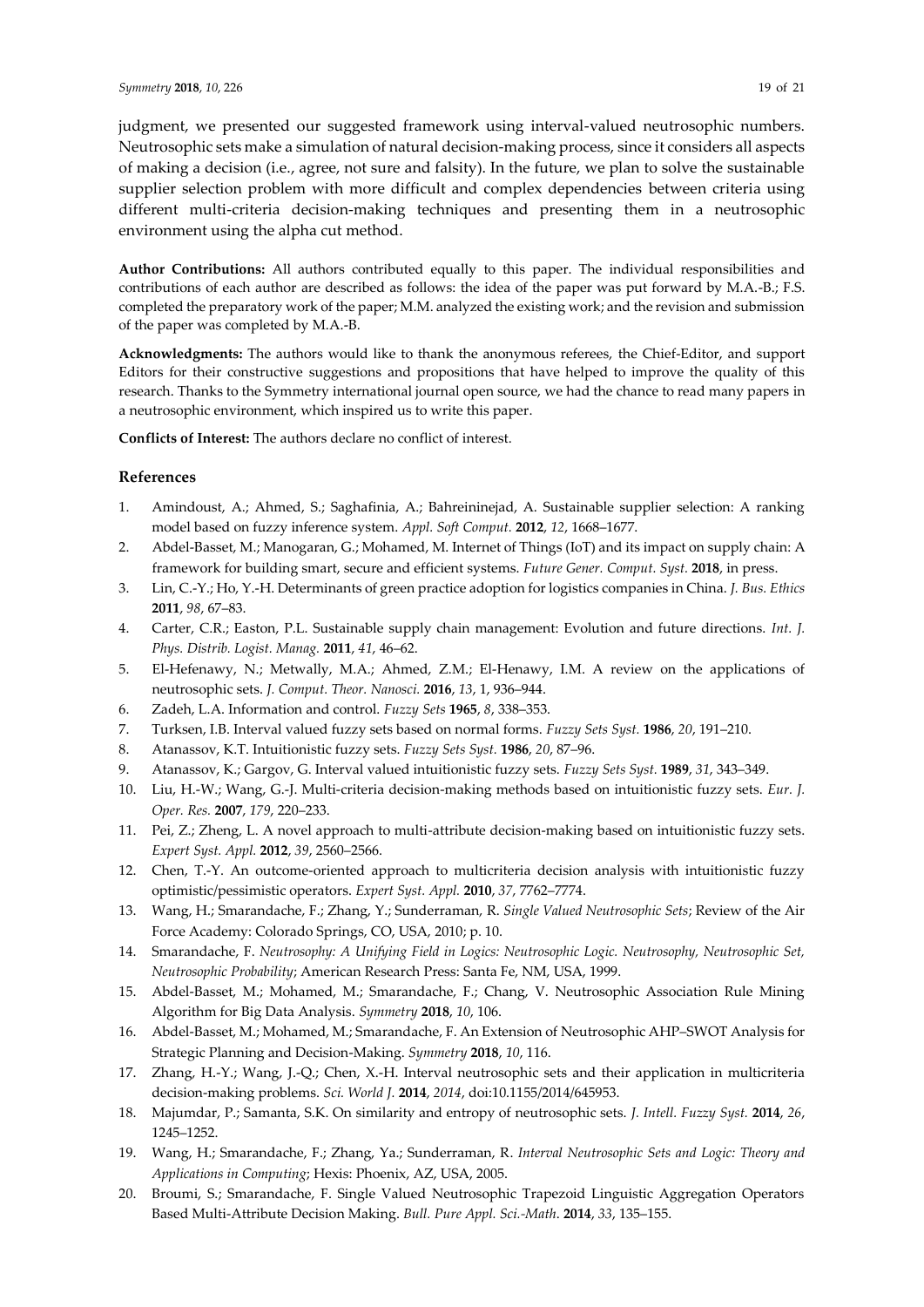- 21. Zhang, H.; Wang, J.; Chen, X. An outranking approach for multi-criteria decision-making problems with interval-valued neutrosophic sets. *Neural Comput. Appl.* **2016**, *27*, 615–627.
- 22. Govindan, K.; Khodaverdi, R.; Jafarian, A. A fuzzy multi criteria approach for measuring sustainability performance of a supplier based on triple bottom line approach. *J. Clean. Prod.* **2013**, *47*, 345–354.
- 23. Erol, I.; Sencer, S.; Sari, R. A new fuzzy multi-criteria framework for measuring sustainability performance of a supply chain. *Ecol. Econ.* **2011**, *70*, 1088–1100.
- 24. Wen, L.; Xu, L.; Wang, R. Sustainable supplier evaluation based on intuitionistic fuzzy sets group decision methods. *J. Inf. Comput. Sci.* **2013**, *10*, 3209–3220.
- 25. Orji, I.; Wei, S. A decision support tool for sustainable supplier selection in manufacturing firms. *J. Ind. Eng. Manag.* **2014**, *7*, 1293.
- 26. Shaw, K.; Shankar, R.; Yadav, S.S.; Thakur, L.S. Supplier selection using fuzzy AHP and fuzzy multiobjective linear programming for developing low carbon supply chain. *Expert Syst. Appl.* **2012**, *39*, 8182– 8192.
- 27. Büyüközkan, G.; Çifçi, G. A novel fuzzy multi-criteria decision framework for sustainable supplier selection with incomplete information. *Comput. Ind.* **2011**, *62*, 164–174.
- 28. Ho, W.; He, T.; Lee, C.K.M.; Emrouznejad, A. Strategic logistics outsourcing: An integrated QFD and fuzzy AHP approach. *Expert Syst. Appl.* **2012**, *39*, 10841–10850.
- 29. Dursun, M.; Karsak, E.E. A QFD-based fuzzy MCDM approach for supplier selection. *Appl. Math. Model.*  **2013**, *37*, 5864–5875.
- 30. Dai, J.; Blackhurst, J. A four-phase AHP-QFD approach for supplier assessment: A sustainability perspective. *Int. J. Prod. Res.* **2012**, *50*, 5474–5490.
- 31. Kumar, A.; Jain, V.; Kumar, S. A comprehensive environment friendly approach for supplier selection. *Omega* **2014**, *42*, 109–123.
- 32. Azadi, M.; Jafarian, M.; Saen, R.F.; Mirhedayatian, S.M. A new fuzzy DEA model for evaluation of efficiency and effectiveness of suppliers in sustainable supply chain management context. *Comput. Oper. Res.* **2015**, *54*, 274–285.
- 33. Choy, K.L.; Lee, W.; Lo, V. An enterprise collaborative management system—A case study of supplier relationship management. *J. Enterp. Inf. Manag.* **2004**, *17*, 191–207.
- 34. Bhattacharya, A.; Geraghty, J.; Young, P. Supplier selection paradigm: An integrated hierarchical QFD methodology under multiple-criteria environment. *Appl. Soft Comput.* **2010**, *10*, 1013–1027.
- 35. Amin, S.H.; Razmi, J.; Zhang, G. Supplier selection and order allocation based on fuzzy SWOT analysis and fuzzy linear programming. *Expert Syst. Appl.* **2011**, *38*, 334–342.
- 36. Rajesh, G.; Malliga, P. Supplier selection based on AHP QFD methodology. *Procedia Eng.* **2013**, *64*, 1283–1292.
- 37. Taghizadeh, H.; Ershadi, M.S.S. Selection in Supply Chain with Combined QFD and ANP Approaches (Case study). *Res. J. Recent Sci.* **2013**, *2*, 66–76.
- 38. Dey, P.K.; Bhattacharya, A.; Ho, W. Strategic supplier performance evaluation: A case-based action research of a UK manufacturing organisation. *Int. J. Prod. Econ.* **2015**, *166*, 192–214.
- 39. Bayrak, M.; Celebi, N.; Taşkin, H. A fuzzy approach method for supplier selection. *Prod. Plan. Control* **2007**, *18*, 54–63.
- 40. Kumaraswamy, A.H.; Bhattacharya, A.; Kumar, V.; Brady, M. An integrated QFD-TOPSIS methodology for supplier selection in SMEs. In Proceedings of the 2011 Third International Conference on Computational Intelligence, Modelling and Simulation (CIMSiM), Langkawi, Malaysia, 20–22 September 2011; pp. 271– 276.
- 41. Wu, C.-M.; Hsieh, C.-L.; Chang, K.-L. A hybrid multiple criteria decision-making model for supplier selection. *Math. Probl. Eng.* **2013**, *2013*, doi:10.1155/2013/324283.
- 42. Ghorabaee, M.K.; Amiri, M.; Zavadskas, E.K.; Antucheviciene, J. Supplier evaluation and selection in fuzzy environments: A review of MADM approaches. *Econ. Res.-Ekon. Istraž*. **2017**, *30*, 1073–1118.
- 43. Rouyendegh, B.D. Developing an integrated ANP and intuitionistic fuzzy TOPSIS model for supplier selection. *J. Test. Eval.* **2014**, *43*, 664–672.
- 44. Tavana, M.; Yazdani, M.; di Caprio, D. An application of an integrated ANP-QFD framework for sustainable supplier selection. *Int. J. Logist. Res. Appl.* **2017**, *20*, 254–275.
- 45. Şahin, R.; Yiğider, M. A Multi-criteria neutrosophic group decision-making method based TOPSIS for supplier selection. *arXiv* **2014**, arXiv*:*1412.5077.